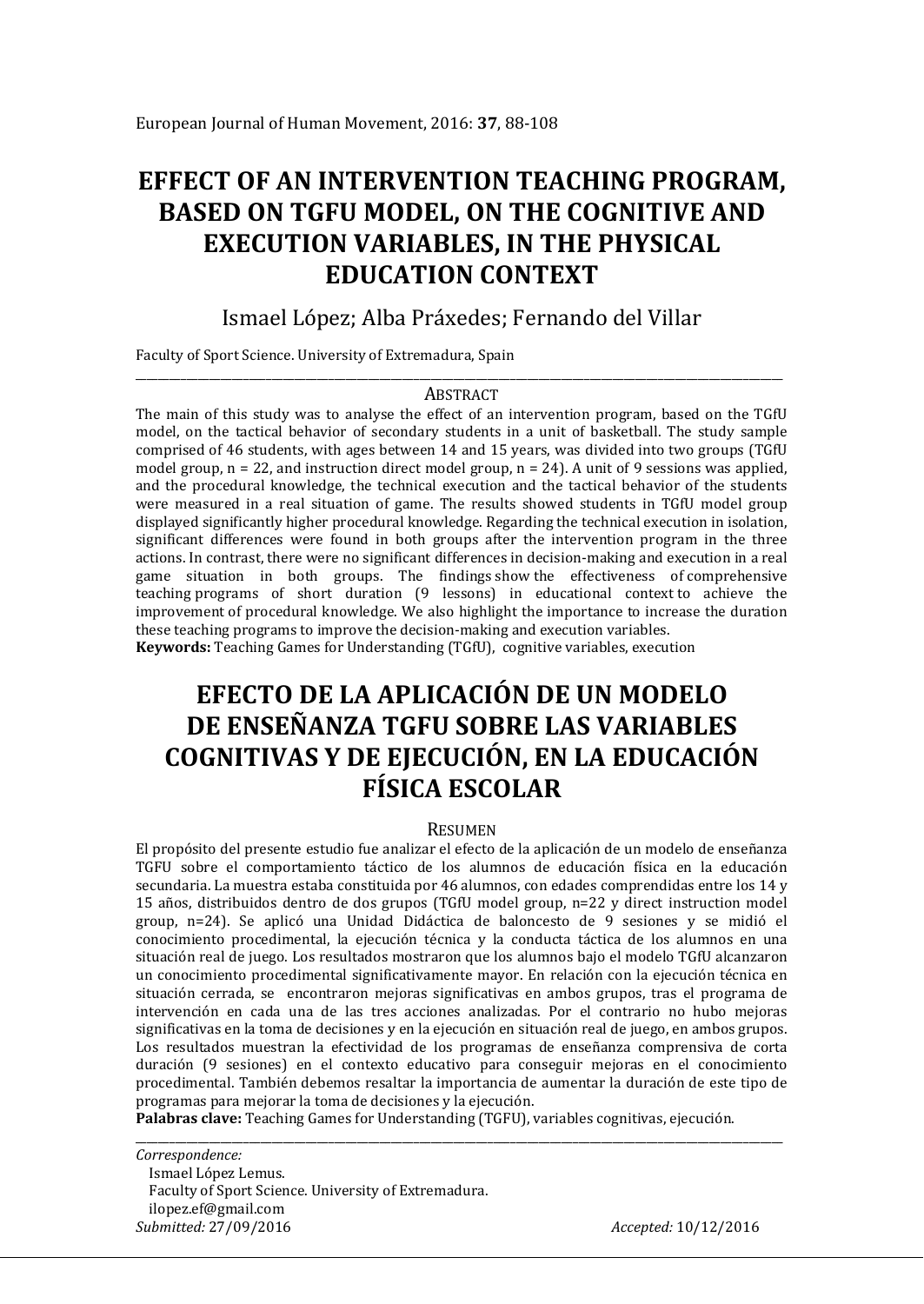#### **INTRODUCTION**

The direct instruction model has prevailed for many years in Physical Education (PE) classes. In this model, the practice conditions are decontextualized, carrying out a technique approach in isolation. This makes it impossible to generalize practice to real game conditions (Light, Harvey, & Mouchet, 2014). Due to the lack of satisfaction that this technique-focused model has created in the education world, some alternative models have emerged, based on teaching games through comprehension (e.g., TGfU, developed by Bunker and Thorpe, 1982). These models integrate the technique approach into the tactic approach, always starting practice in a contextual situation and introducing technical aspects when necessary (Smith, Harvey, Savory, Fairclough, Kozub, & Kerr, 2014). Whereas in the traditional model, practice is divided into two phases: a first phase that focuses on learning and improving the technique, and a second phase that involves practice in a real game situation (Blomqvist et al., 2001), placing more emphasis on dominating the technique (Oslin & Mitchell, 2006: 627). In this regard, Bunker & Thorpe (1982) criticize the technical model, arguing that the majority of students obtain little knowledge about the intrinsic dynamics of the game during PE classes, resulting in a limited decision-making skill (for review, see Stolz & Pill, 2014) and a lack of creativity and reflection on sport (Hopper, 2002).

In a collaboration-opposition sport, such as basketball, where there is constant uncertainty in the game environment, developing decision-making is considered to be vitally important (García-González, Moreno, Moreno, Iglesias, & Del Villar, 2009), as it is determined by knowledge stored in the memory (McPherson & Kernodle, 2007). Thus, the greater and more varied this knowledge, the better the anticipation and decision-making of the athletes will be, thus reaching higher game performance (Gréhaigne, Godbout, & Bouthier, 2001). To this effect, to develop tactical-decision-based and cognitive skills in sport, the greatest number of tactical experiences possible must be fostered and constructed (García-González, Moreno, Moreno, Gil, & Del Villar, 2013). Consequently, situations with a high decision-making component prevail over situations with a high behavioral component.

Griffin, Brooker & Patton (2005) point to the TGfU model as one of the most favorable methodologies to achieve this decision-making ability in athletes. The aim of this model, based on the pedagogical principles of modified game and questioning (Thorpe, Bunker, & Almond, 1986), is to understand the game through tactical knowledge (Gray & Sproule, 2011). Modified games permit adapting the original version of the sport, in terms of the dimensions of the playing area, the number of participants and the rules, etc. (Harvey, Cushion, & Massa-Gonzalez, 2010), providing the sport teaching process with variability and enabling students to increase the solutions to certain game problems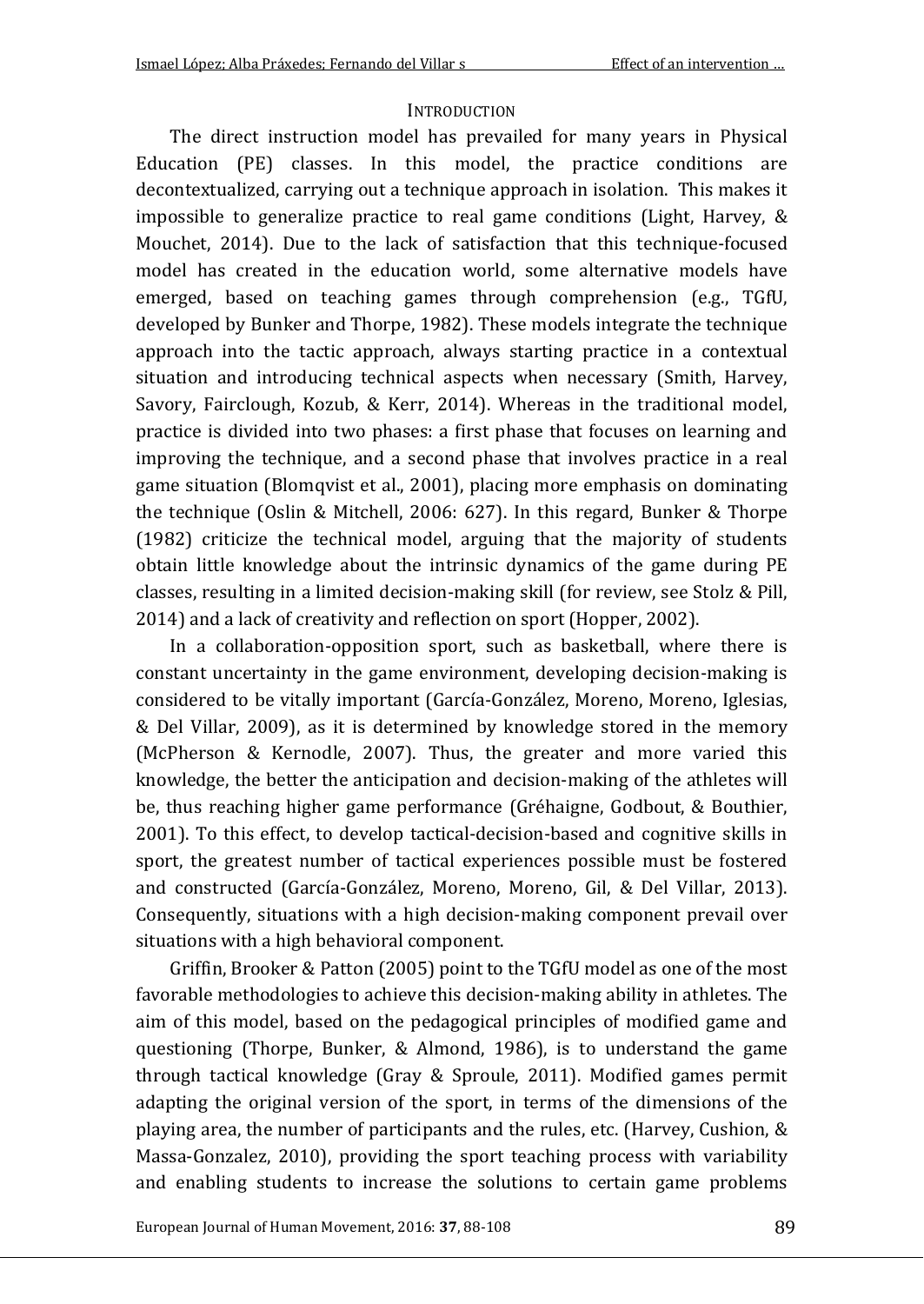(Clemente, 2012). In addition, the fact that contents are always learnt in a real game tactical situation (Serra-Olivares, González-Víllora, García-López, & Araújo, 2015), means that students perceive their learning experiences as significant and authentic, thus increasing their motivation (Kirk & McPhail, 2002). Méndez, Valero & Casey (2010) also observed that students who were subject to more analytical methodologies became frustrated because they did not reach the expected expertise.

On the other hand, another essential element of the TGfU model is questioning. Gréhaigne, Richard & Griffin (2005) indicate that it is a methodological resource that favors cognitive development, creating a critical and thoughtful attitude in athletes. This process requires teachers to throw questions at the students, instead of telling them the movements that they have to execute, so, as they understand the objective of the drill, they themselves can search for a solution to the motor problem raised (Vickers, 2007). In this sense, there are studies that, after a comprehensive teaching program involving the application of questioning, have obtained improvements in cognitive aspects (Broek, Boen, Claessens, Feys, & Ceux, 2011) and in execution aspects (García-González, Moreno, Gil, Moreno, & Del Villar, 2014).

In scientific literature, numerous studies have focused on the TGfU comprehensive teaching model (in badminton, French, Werner, Rink, Taylor, & Hussey, 1996; in tennis, McPherson & French, 1991), and on comparing them with more technical approaches (in field hockey, Turner & Martinek, 1992, 1995; in football, Mitchell, Griffin & Oslin, 1995; in basketball and hockey, Allison & Thorpe, 1997; in tennis, Robinson & Foran, 2011). After applying teaching with a technical emphasis and teaching with a tactical emphasis, these studies still present reasonable doubt about which could be the best proposal in this regards (French, Werner, Rink et al., 1996; French, Werner, Taylor, Hussey, & Jones, 1996; Mitchell, Griffin, & Oslin, 1995). Likewise, Kirk, Brooker & Braiuka (2003) and Velázquez (2011) compared the "effectiveness" of technical and comprehensive models in education, concluding that there are no significant learning differences between one model and the other, although the comprehensive model was superior in some aspects, such as motivation and comprehension of the game. Finally, and with reference to the technical execution in isolation of the game, the majority of the studies have found significant differences after the intervention program in both teaching models, technique and tactic approach (Psotta & Martín, 2011; Turner & Martinek, 1999). This shows, on the other hand, that these differences did not exist between the two models in the post-intervention measurement (Griffin, Oslin, & Mitchell, 1995; Mitchell et al, 1995; Turner & Martinek, 1992, 1999).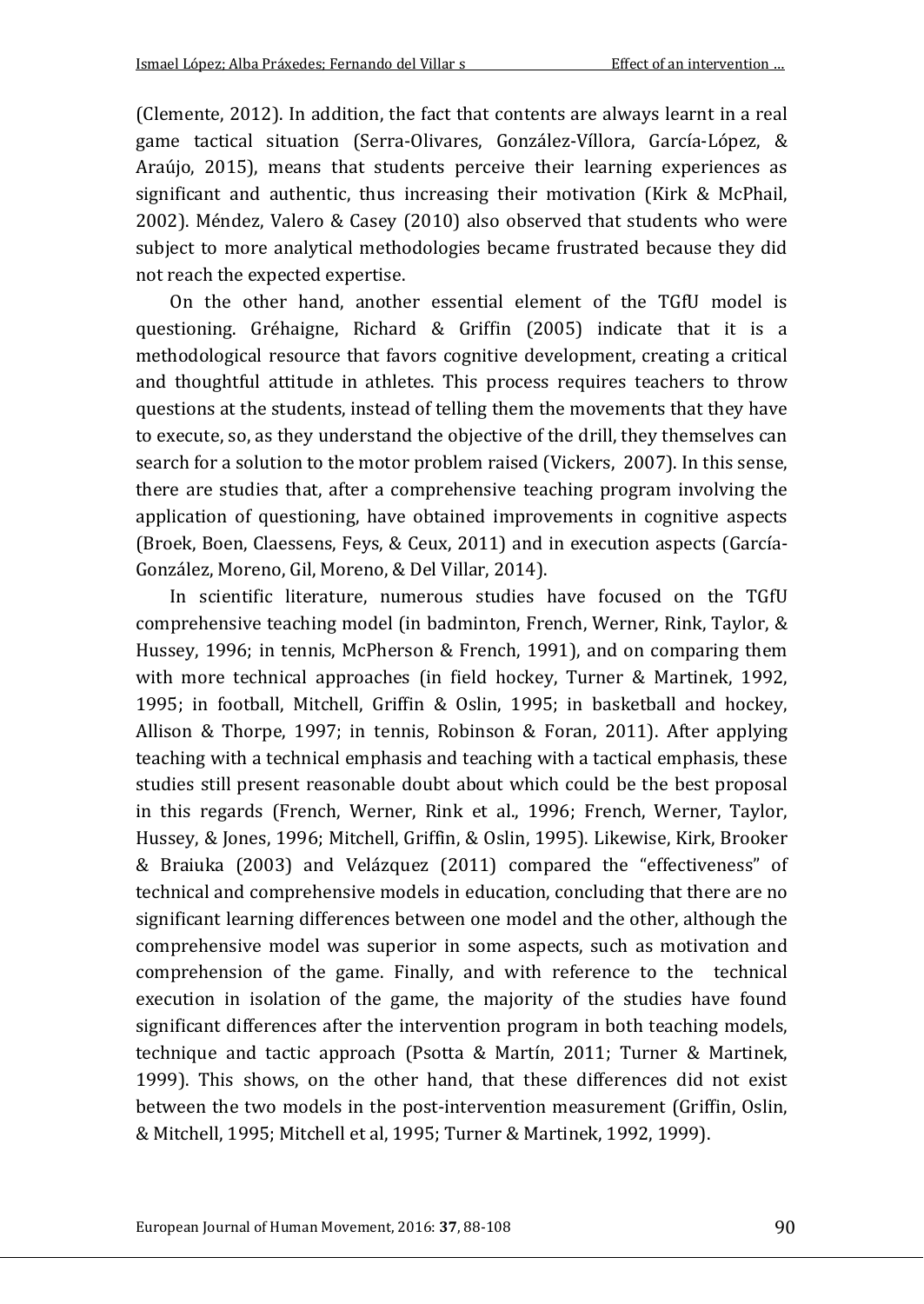Therefore, this research study goes further into the study of the improvement of cognitive and execution aspects in sport teaching in the educational context, in order to establish more conclusive results.

### *Study purpose*

The purpose of this study was to analyze procedural knowledge, technical execution in isolation from the competitive performance environment, and decision-making and execution in a real game situation, in a basketball teaching unit (9 lessons) through two pedagogical models: direct instruction (Blomqvist et al., 2001) and the TGfU model (Bunker & Thorpe, 1982). The first hypothesis suggests that students who learn under the comprehensive teaching model (TGfU) will show a higher level of procedural knowledge than students who learn under the technical model. The second hypothesis supports that both groups will improve the technical execution of passing, dribbling and shooting. The third hypothesis suggests that students who learn under the comprehensive teaching model (TGfU) will take a larger number of right decisions in real game situations than students who learn under the technical model. And the fourth and final hypothesis maintains that comprehensive teaching model (TGfU) students will obtain a higher performance level in real game situations than technical model students.

#### **METHOD**

#### *Participants*

The sample consisted of 46 students, with ages varying between 14 and 15, who attended a secondary school in the province of Badajoz. The TGfU model group ( $3<sup>rd</sup>$  Secondary Education [ESO] C) consisted of 22 students (boys,  $n = 10$ ; girls,  $n = 12$ ), and the direct instruction model group ( $3<sup>rd</sup>$  Secondary Education [ESO] B] consisted of 24 students (boys,  $n = 12$ ; girls,  $n = 12$ ). All students were characterized by not having any experience at all in federal basketball or formal type basketball. All the research procedures received approval from the University of Extremadura Research Committee, head teachers and physical education teachers from the school involved. Informed consent was obtained from parents/guardians as well as from the children involved in the study, using approved University and school system protocols.

## *Variables*

The comprehensive teaching program was identified as the independent variable. The weekly TGfU and direct instruction lessons ran in parallel in each group. Both teaching programs were implemented for 9 lessons (2 per week), each of which lasted for 45 minutes of real practice.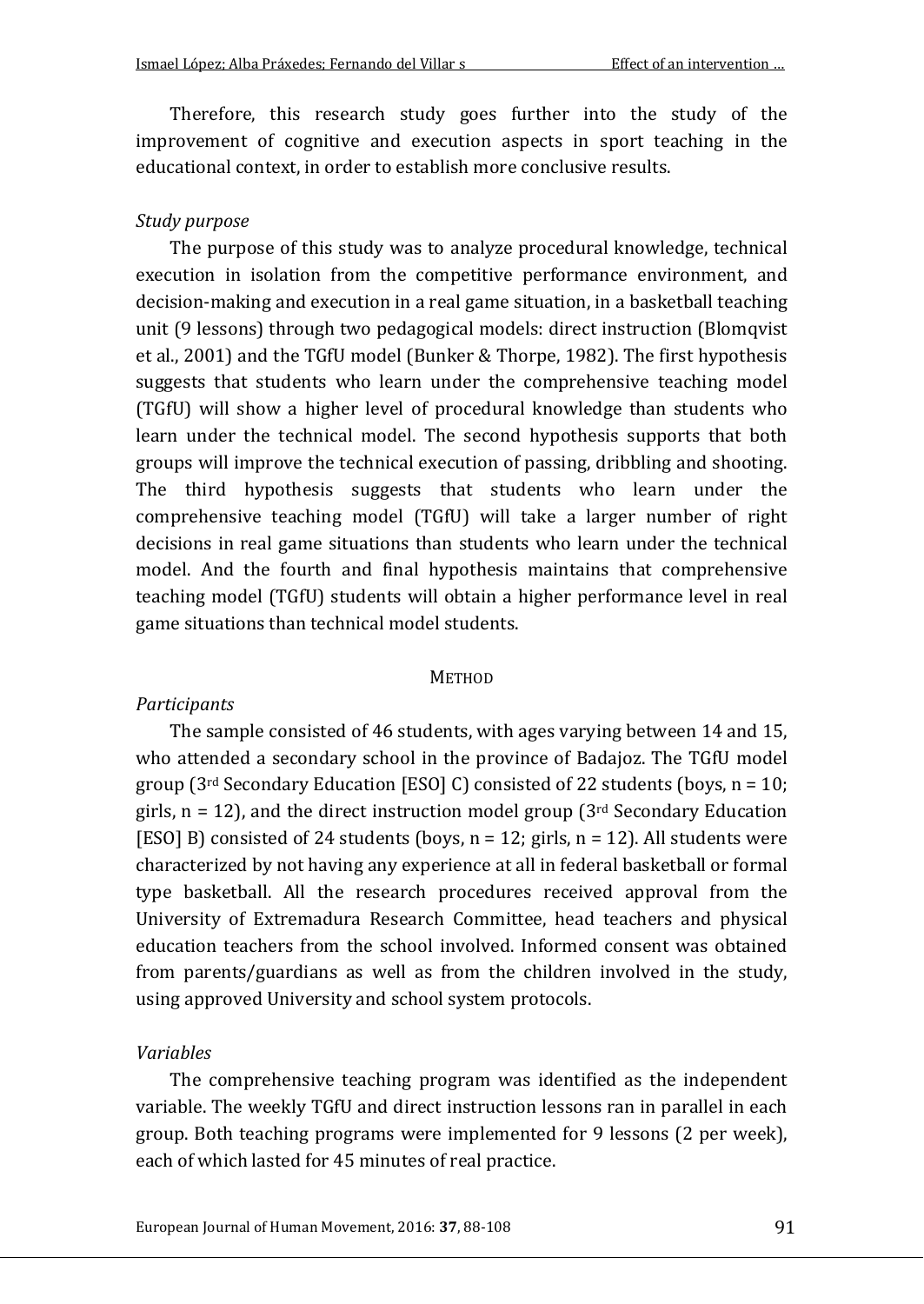For the direct instruction model, the teacher followed a traditional lesson structure outlined by Blomqvist et al. (2001), where an introductory activity was followed by a skills phase focusing on developing and improving the skill technique, and this then progressed into a game in the latter part of the lesson.

For the TGfU model, the teacher followed this structure: 1) introduction of the modified game; 2) modification of some structural elements of basketball (e.g., restricting the action of the defender to the interception of passes) and application of questioning related to tactical problems or elements of the game that need to be improved (e.g., in a  $2 \text{ v } 1$ , When do we have to pass the ball to our teammate and when do we have to dribble?); 3) real game situation without restrictions.

The characteristics of both programs are described below (see Table 1).

| Drill<br>characteristics          | Direct instruction model                                                                 | TGfU model                                                                                                                                                                                           |  |  |
|-----------------------------------|------------------------------------------------------------------------------------------|------------------------------------------------------------------------------------------------------------------------------------------------------------------------------------------------------|--|--|
| Groupings                         | $-1x0 / 1+1$ .<br>- Passes directly to the<br>real game situation of<br>5x5.             | - Evolves in complexity, increasing the<br>number of participants in the drill:<br>from 2x1, 1x1, 3x2, 2x2, etc.<br>- Evolves from situations of superiority<br>in attack to situations of equality. |  |  |
| Drill design                      | Technique<br>separated<br>from tactic.                                                   | Technique integrated with tactic.                                                                                                                                                                    |  |  |
| Model or solution                 | Ideal model previously<br>presented or sought.                                           | Not previously defined. Variable and<br>based on context and individual.                                                                                                                             |  |  |
| Constraints or<br>modifications.  | In groupings or spaces.                                                                  | Dimensions, time, execution technique,<br>number of players, action level (nature<br>of the game), motive, goal and<br>objective of the drill.                                                       |  |  |
| Progression                       | Progressive introduction<br>of the game.                                                 | individual<br>From<br>game<br>to<br>group<br>depending on the complexity of the<br>action. The group is favored.                                                                                     |  |  |
| Duration                          | Until gesture or action is<br>improved.                                                  | Until optimal solutions are found or<br>the game evolves depending on the<br>need.                                                                                                                   |  |  |
| Information prior<br>to the drill | The<br>final<br>Complete.<br>objective is known.                                         | Proposal of the drill, defining the<br>practice parameters but not the aim of<br>the practice.                                                                                                       |  |  |
| Information<br>during the drill   | Referring to parameters<br>that result from<br>the<br>model.                             | Ouestions<br>about execution,<br>game<br>action and decision-making.                                                                                                                                 |  |  |
| Feedback                          | Corrections<br>and<br>information<br>based<br>on<br>things observed during<br>the drill. | Directed by means of questioning but<br>specific for the student.                                                                                                                                    |  |  |

TABLE 1 Characteristics of the drill design in both models – comprehensive and technical.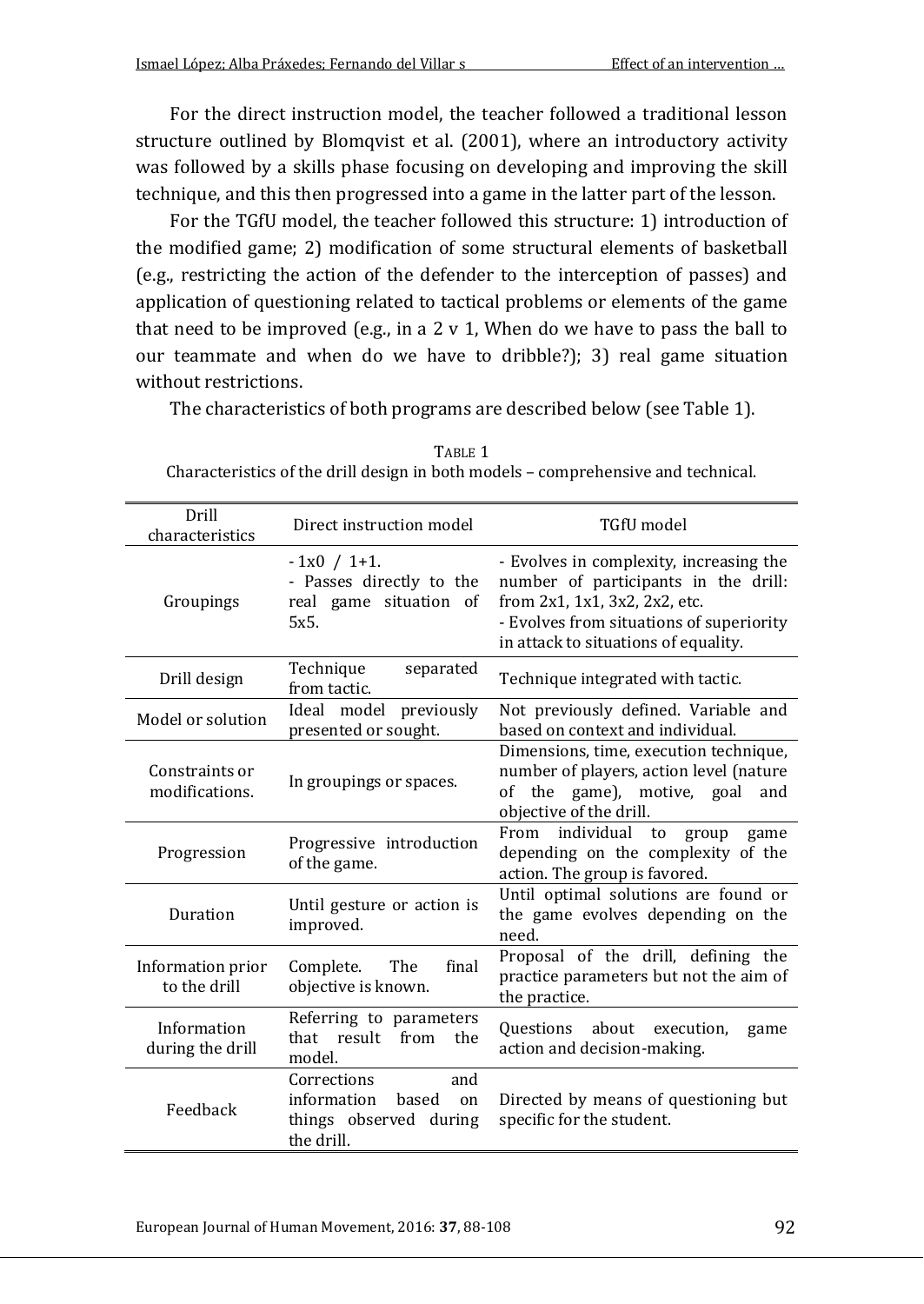## *Fidelity of intervention*

The same teacher delivered both programs – comprehensive and technical -, developing the same contents for students from both groups. This teacher had 10 years' experience teaching at a Secondary School, and he had specifically been trained in comprehensive models. Moreover, he had received more than 1,000 hours of supplementary teacher training. Even so, in order to guarantee that the model was applied correctly, prior to the intervention, the teacher designed the classes and these were supervised by an expert with more than 8 years' experience supervising teaching models. Finally, at the end of each class, the teacher analyzed his action and compared the class given with the designed class, taking note of possible unexpected events in a practice diary

## *Measuring instrument*

*Procedural knowledge evaluation questionnaire in basketball.* Procedural knowledge (about the game action) is the knowledge of how to act in the game context (McPherson & French, 1991). The questionnaire validated by Del Villar et al. (2004) was used to validate this. This questionnaire was an adaptation of the work carried out by McGee & Farrow (1987) on basketball. Both the validity and reliability of the instrument had already been proven in previous studies (Del Villar et al., 2004; Iglesias, Moreno, Santos-Rosa, Cervelló, & Del Villar, 2005).

*Technical execution test,* understood as the execution of a specific basketball skill, in a closed environment and isolated from the real game context. This variable was measured through execution tests of three specific skills that are highly representative of basketball: passing, bouncing and shooting:

*Pass speed against the wall,* defined by Blázquez (1992, p. 255) as "*Fast pass",* whose aim is to measure the player's speed when passing and receiving a ball in a continuous manner. The time is recorded from the start signal until the individual finishes the 10 passes and receptions. This test has been carried out in several studies (Méndez, 2005), showing a reliability of .89.

*Ball dribbling speed,* defined as *"Dribbling"* (Blázquez, 1992, p. 260), whose objective is to measure the speed and skill of the individual when dribbling the ball and avoiding obstacles. The time is recorded from the start signal until the individual dribbles around 6 cones in zigzag, in both directions. This test has been carried out in several studies (Méndez, 2005), showing a reliability of .91.

*Effectiveness in shooting from a short distance,* defined by Méndez (2005, p. 94) as *"Throws under the hoop",* measures the individual's skill to throw at the hoop and then catch the ball to throw it again under the hoop. The best of the two attempts is recorded and one point is scored for each goal during the 30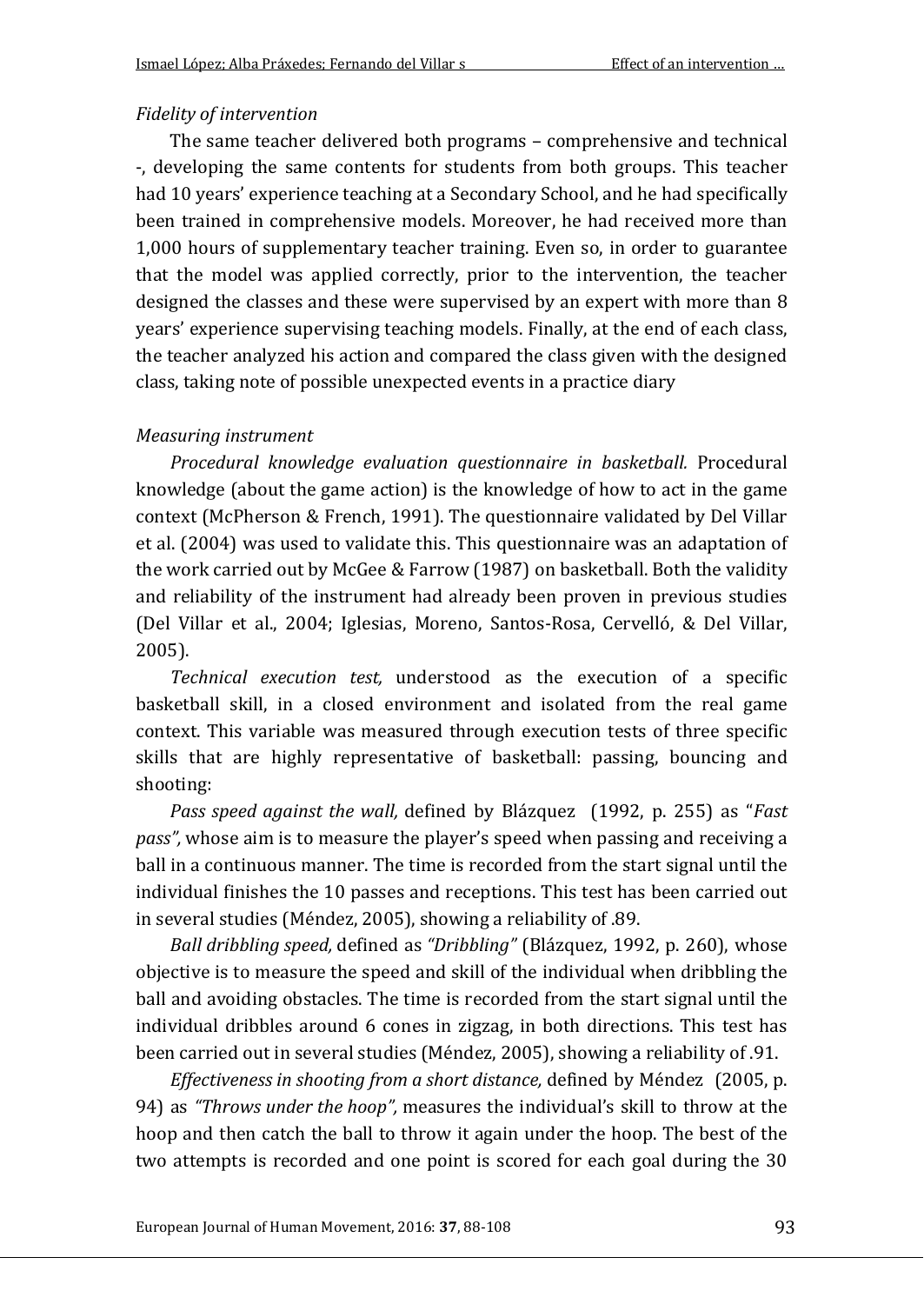seconds the test lasts. This test has been carried out in several studies (Méndex, 2005), showing a reliability of .80.

*Systematic observation of decision-making and execution in real game situations.* Decision-making is defined as the response selection process, and execution as the final result of the motor execution. The instrument proposed by Méndez Giménez (2005), adapted from French & Thomas (1987) was used to observe both variables. All the passing and shooting actions of each one of the students was recorded. The decision-making component of the aforementioned instrument was used to evaluate decision-making, assigning a value of 1 to right decisions (e.g., for the shooting action: aiming at basket from inside or near the 6.25 meter area when open), and 0 to incorrect decisions (e.g., for the pass action: passing to a place on the court where there is no teammate). For the execution category, 1 was assigned to each successful execution (e.g., for the pass action: ball reaching an open teammate with adequate speed), and a 0 to each unsuccessful action (e.g., for the shooting action: screened shot). Finally, to measure both variables, the percentage of right decisions and the percentage of successful executions were taken and applied to the passing and shooting actions.

## *Observer reliability*

An observer, with basketball knowledge and experience in observational methodology, was trained to analyze decision-making and execution of the passing and shooting actions. A sample of more than 10% of the total sample was used to train the observer. Cohen's kappa coefficient was used for the intra-observer reliability analysis, obtaining values of above .90 in the 4 training sessions. A value of .81 was exceeded, which is the minimum required to consider adequate concordance (Fleiss, Levi and Cho Paik, 2003), thus obtaining the necessary reliability for the subsequent dependent variable encoding. For the time reliability analysis of the measurement, the same encoding was carried out at two different moments, with a time difference of 10 days, obtaining Cohen's kappa values of over .85.

## *Procedure*

A quasi-experimental design was used for both groups, establishing a total of 3 phases to develop the research.

- *Pre-treatment measure*. This phase lasted for 3 classes, when the procedural knowledge questionnaire was passed out, the technical execution tests were conducted and the matches were recorded in real game situation (3x3) for subsequent analysis of the decision-making and execution. In the 3x3 game situation, the teams were established in agreement with the score obtained in the execution tests so that the teams were balanced. The matches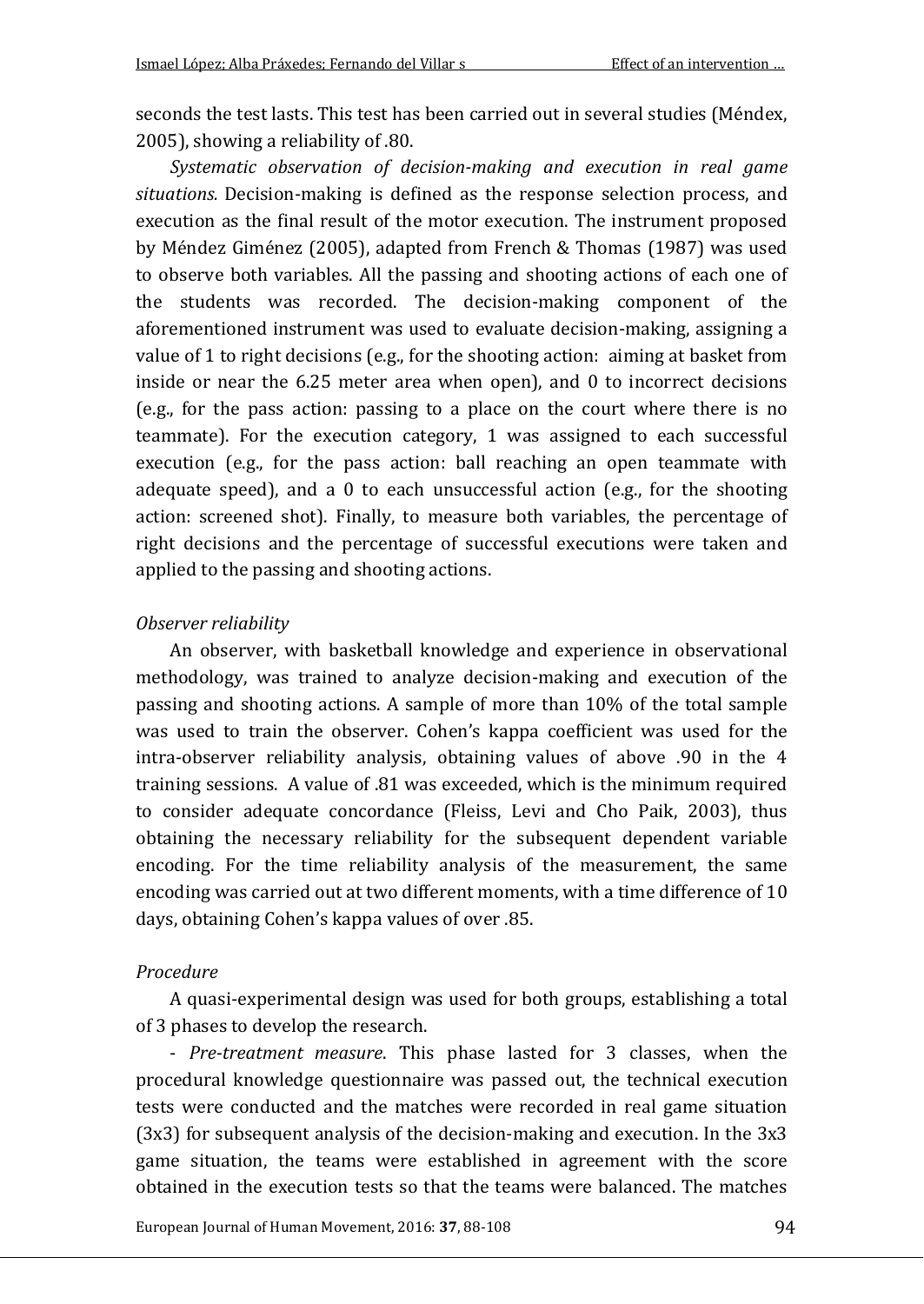lasted for 7 minutes. These measures permitted establishing an initial level prior to the intervention in all variables.

*- Application of the intervention program.* The program lasted for a total of 9 classes. The teaching program was applied between the pre- and postmeasures. The program was comprehensive for one group and technical for the other. There were 2 weekly classes, each one lasting for 55 minutes.

*- Post-treatment measure.* The same procedure as in the pre-treatment measure was carried out in order to know the effect of applying the intervention programs. This also took place over a 3-day period. So, the same teams played against each other in the 3x3 game situation.

Below we give a table describing the sequencing of the classes that comprised the intervention program (see Table 2), whose common goal was to "initiate students in the basic regulatory and tactical-technical aspects of basketball".

| Class        | Objectives                                                                               | Contents                                                                                                                         |  |  |
|--------------|------------------------------------------------------------------------------------------|----------------------------------------------------------------------------------------------------------------------------------|--|--|
| 1            | of<br>the<br>Raise<br>awareness<br>of<br>control<br>importance<br>dribbling and passing. | Managing the ball and pivot technique.<br>Bouncing:<br>speed dribbling<br>and<br>control<br>dribbling.                           |  |  |
| $\mathbf{2}$ | Raise awareness of the tactical<br>importance of the pass.                               | Bouncing and controlling the ball.<br>Pass: chest pass, bounce pass, lob pass and<br>baseball pass                               |  |  |
| 3            | Raise awareness of the tactical<br>importance of shooting and<br>entering the basket.    | Bouncing and controlling the ball.<br>Shoot with and without opposition, Entry into<br>basket.                                   |  |  |
| 4            | Practice and know the basic<br>defense guidelines, marking<br>and opening.               | Passing and bouncing.<br>Defense: defensive position, defense of man<br>with ball. Marking and opening.                          |  |  |
| 5            | Practice and<br>know<br>about<br>opening and dribbling                                   | Passing and bouncing. Shooting at basket and<br>entry. Pivot. Dribbling, fake, reverse (attackers'<br>options to create spaces). |  |  |
| 6            | Practice<br>and<br>know<br>about<br>opening and dribbling                                | Passing and bouncing. Shooting at basket and<br>entry. Dribbling.                                                                |  |  |
| 7            | Practice<br>know<br>about<br>and<br>opening and dribbling.                               | Passing and bouncing. Shooting at basket and<br>Individual<br>defense<br>entry.<br>and<br>in<br>zone.<br>Counterattack.          |  |  |
| 8            | Practice<br>and<br>know<br>about<br>opening, faking and dribbling                        | Passing and bouncing. Shooting at basket and<br>entry. Opening, Pass faking and receiving.                                       |  |  |
| 9            | Know and practice offensive<br>support actions.                                          | Passing and bouncing. Shooting at basket and<br>entry. Faking and dribbling. Picking/screening.                                  |  |  |

TABLE 2 Characteristics of the drill design in both models – comprehensive and technical.

#### *Data analyses*

The SPSS 20.0 statistic program was used to analyze and process the data. Firstly, data normality was examined. The asymmetry measurements, Kurtosis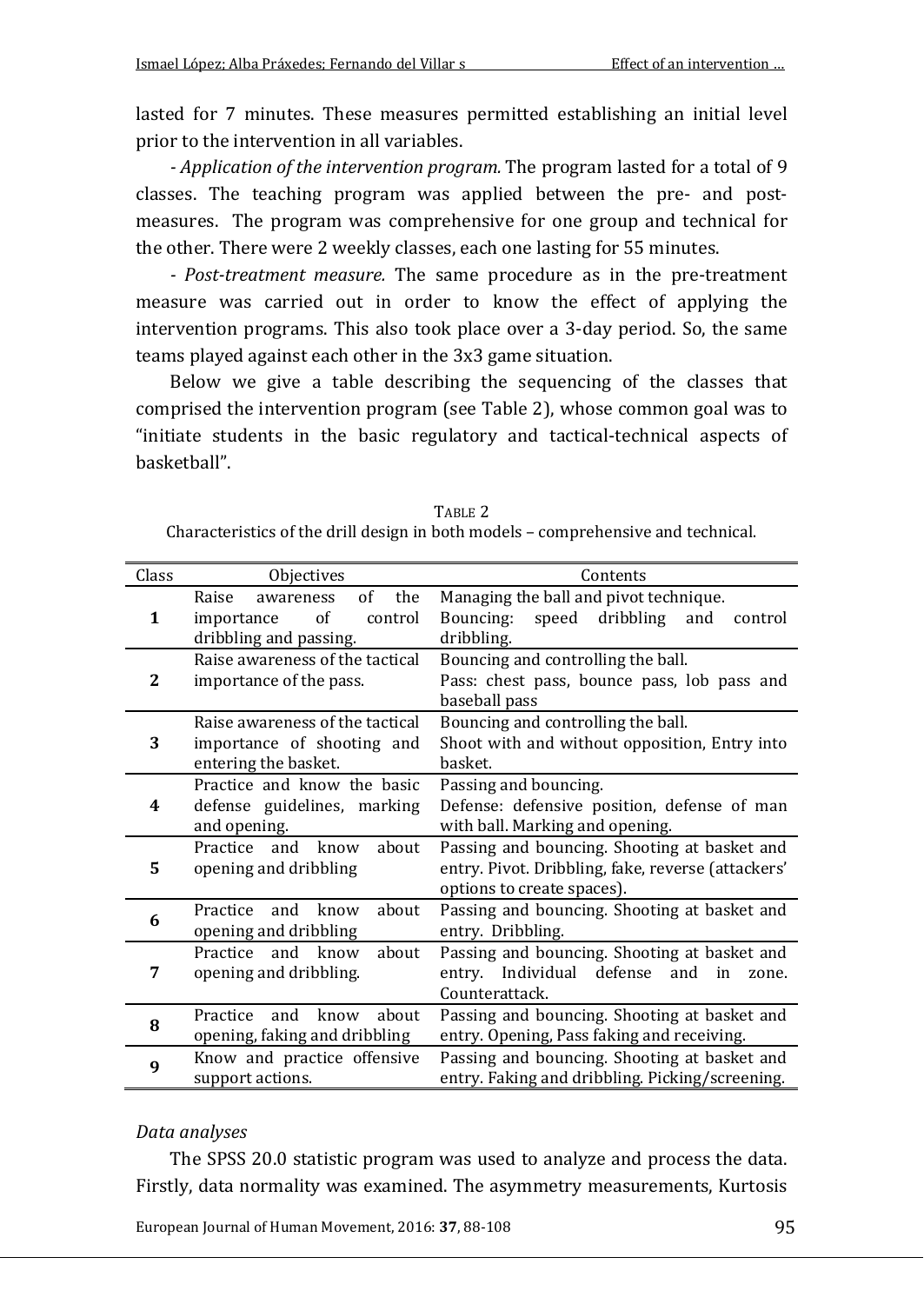and Kolmogorov-Smirnov (for samples of over 30) with Lilliefors correction, verified that the sample distribution followed a normal distribution in the procedural knowledge variable and did not follow normal distribution in the other variables. Then, for the decision-making and execution variables, the descriptive statistics were calculated, obtaining the mean (M) and the standard deviation (SD). Afterwards, and to verify the existing differences between the pre-and post-measure in both groups, an inferential analysis was conducted for the procedural knowledge, by means of the t-test for related measures, and the Wilcoxon test for measures related to the Bonferroni correction for the other variables (significance level of .05).

### **RESULTS**

## *Procedural knowledge*

With respect to procedural knowledge, Table 3 shows the pairwise comparison between the two measures established in both groups. As observed, in experimental group 1 or comprehensive group, there are significant differences in procedural knowledge after the intervention program. However, these differences are not observed in experimental group 2, or technical group.

TABLE 3 Descriptive statistics and analysis of differences of procedure knowledge for both groups between the two research phases.

| Group                                                     | Pre-test   | Post-test                          |  | Typical Error | Sig     | Differences 95% CI |        |
|-----------------------------------------------------------|------------|------------------------------------|--|---------------|---------|--------------------|--------|
|                                                           | $M \pm SD$ | $M \pm SD$                         |  |               |         | LL                 | UL     |
| TGfU                                                      |            | $.491 \pm .171$ 701 $\pm .129$ 209 |  | .039          | $-.001$ | $-292$             | $-126$ |
| Direct instruction $.622 \pm .169$ $.622 \pm .170$ $-.00$ |            |                                    |  | .000          | .364    | $-000 -$           | .000   |

*Notes. CI = confidence interval; LL = lower limit; UL = upper limit*

## *Technical execution in isolation*

With reference to the technical execution measured in isolation, Table 4 shows the pairwise comparisons between the two measures in both groups. As observed, in the comprehensive model group (experimental group 1), significant differences are found in the 3 technical-tactical actions evaluated. Insofar as the technical model group is concerned (experimental group 2), these differences are found in the passing and dribbling actions. The same does not occur in the shooting actions.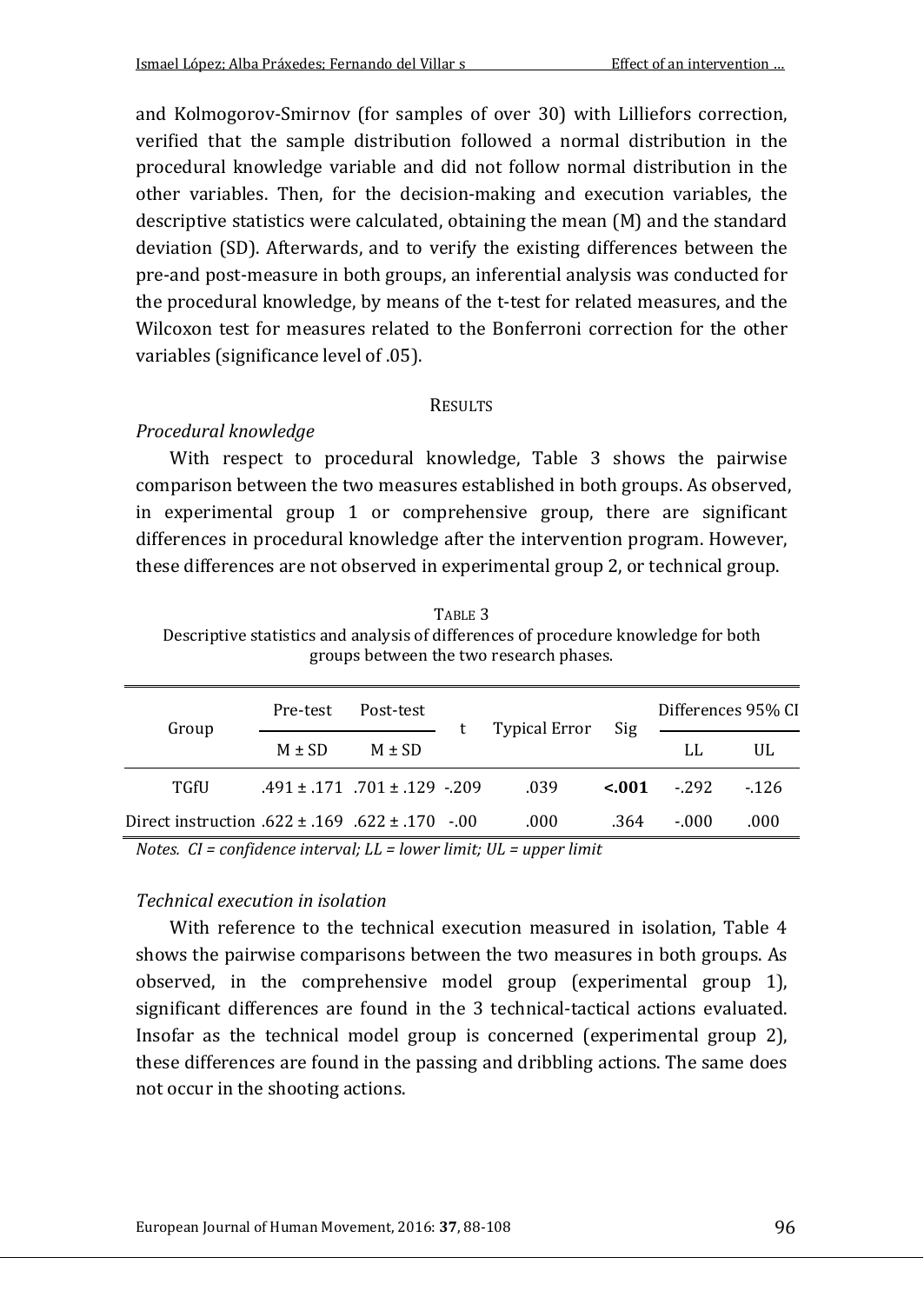| TABLE 4                                                                                    |  |  |  |  |
|--------------------------------------------------------------------------------------------|--|--|--|--|
| Descriptive statistics and analysis of differences of technical execution in isolation for |  |  |  |  |
| both groups between the two research phases.                                               |  |  |  |  |

| Execution skills |                    | Pre-test            | Post-test          | Wilcoxon Z |        |
|------------------|--------------------|---------------------|--------------------|------------|--------|
|                  | Group              | $M \pm SD$          | $M \pm DT$         |            | Sig    |
| Passing          | TGfU               | $24.013 \pm 18.915$ | $14.090 \pm 7.224$ | $-3.165$   | < 0.01 |
|                  | Direct instruction | $16.944 \pm 6.420$  | $14.078 \pm 3.802$ | $-3.143$   | < 0.01 |
| Dribbling        | TGfU               | $12.798 \pm 2.177$  | $10.886 \pm 1.437$ | $-4.107$   | < 0.01 |
|                  | Direct instruction | $12.187 \pm 2.147$  | $11.395 \pm 1.741$ | $-3.943$   | < 0.01 |
| Shooting         | TGfU               | $2.956 \pm 2.305$   | $4.260 \pm 2.666$  | $-2.195$   | .028   |
|                  | Direct instruction | $3.708 \pm 3.665$   | $4.750 \pm 3.082$  | $-1.618$   | .106   |

## *Decision-making in real game situation*

With regards to decision-making, Table 5 shows the pairwise comparison between the two measures in both groups. As observed, no significant differences are found in either of the groups or in any of the actions.

TABLE 5 Descriptive statistics and analysis of differences of decision-making in real game situation for both groups between the two research phases.

| Decision-making skills |                                                    | Pre-test   | Post-test                       | Wilcoxon Z | Sig  |
|------------------------|----------------------------------------------------|------------|---------------------------------|------------|------|
|                        | Group                                              | $M \pm SD$ | $M \pm SD$                      |            |      |
| Passing                | TGfU                                               |            | $.781 \pm .176$ $.665 \pm .220$ | $-1.530$   | .126 |
|                        | Direct instruction $.675 \pm .304$ .737 $\pm .293$ |            |                                 | $-524$     | .601 |
| Shooting               | TGfU                                               |            | $.646 \pm .288$ $.629 \pm .384$ | $-1.502$   | .586 |
|                        | Direct instruction $.675 \pm .304$ $.586 \pm .340$ |            |                                 | $-1.513$   | .130 |

## *Execution in real game situation*

With regards to execution, Table 6 shows the pairwise comparison between the two measures in both groups. As observed, no significant differences are found in either of the groups or in any of the actions.

TABLE 6 Descriptive statistics and analysis of differences of execution in real game situation for both groups between the two research phases.

| Execution skills | Group              | Pre-test        | Post-test       |            |       |
|------------------|--------------------|-----------------|-----------------|------------|-------|
|                  |                    | -SD.<br>$M +$   | $M \pm SD$      | Wilcoxon Z | Sig   |
| Passing          | TGfU               | .716 ± .188     | $.608 \pm .228$ | $-1.502$   | .133  |
|                  | Direct instruction | $.525 + .318$   | $.730 + .322$   | $-1.774$   | .076  |
| Shooting         | TGfU               | $.416 \pm .265$ | $.421 + .384$   | $-724$     | .469  |
|                  | Direct instruction | $.525 \pm .534$ | $.318 \pm .367$ | .000       | 1.000 |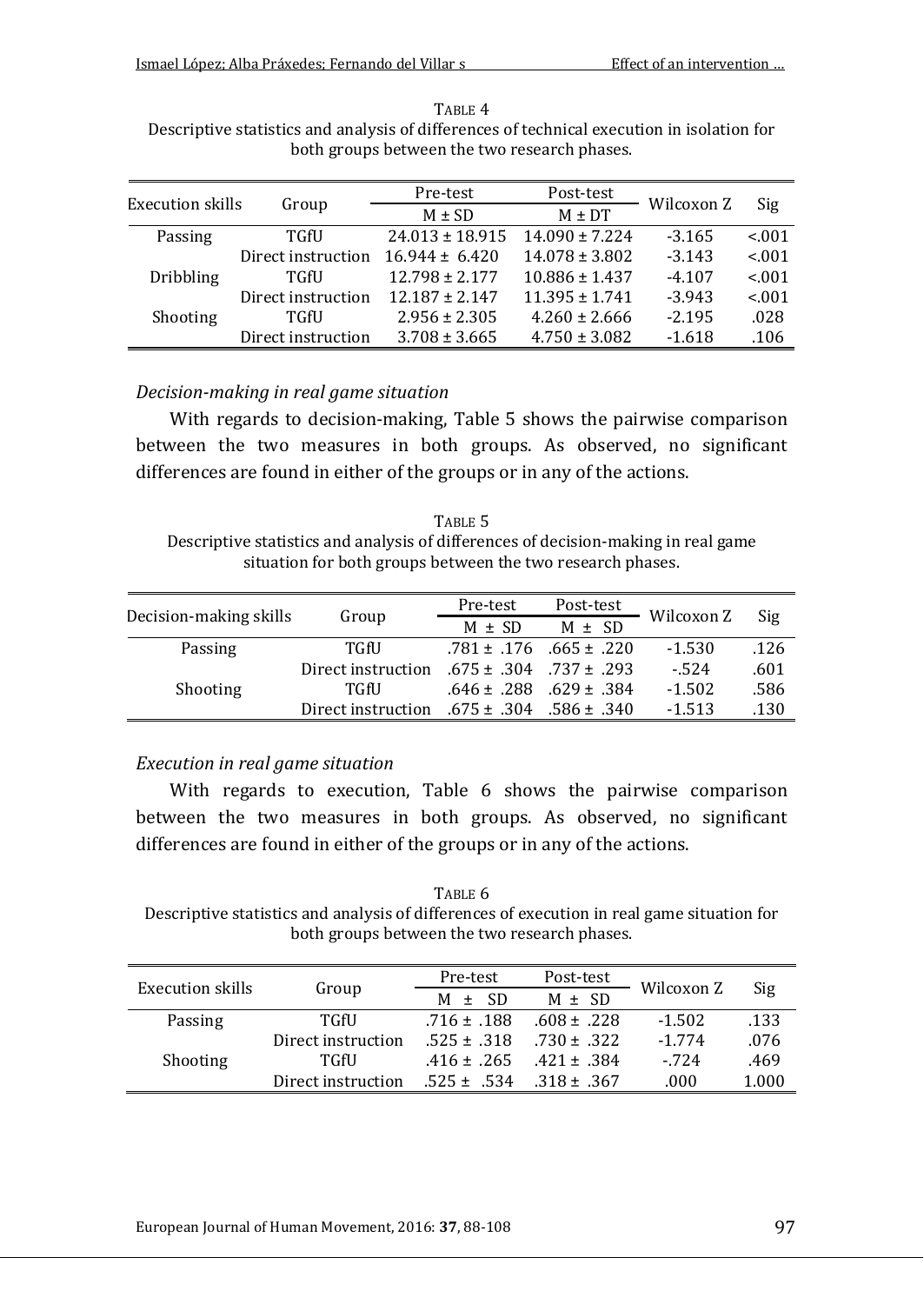#### **DISCUSSION**

The purpose of this study was to analyze procedural knowledge, technical execution in isolation from the competitive performance environment, and decision-making and execution in a real game situation, in a basketball teaching unit (9 lessons) using two pedagogical models: direct instruction (Blomqvist et al., 2001) and the TGfU model (Bunker & Thorpe, 1982). The results obtained with respect to the different hypotheses considered in the research will be discussed below.

### *Procedural knowledge*

The first study hypothesis established that students who learnt under the comprehensive teaching model (TGfU) would achieve a higher level of procedural knowledge than students learning under the technical model. The results obtained show significant differences in procedural knowledge after the intervention program in the group of students submitted to the comprehensive model. The same did not occur in the group of students who were taught under the technical model. Therefore, we can state that the first hypothesis was satisfied.

Our results show that the comprehensive teaching program applied has given rise to a significant improvement in the students' procedural knowledge. With these findings we can guarantee that these students have improved their cognitive expertise level, as they show they have a better understanding of the game and of its structure (Kirk, Brooker, & Braiuka, 2003; Velázquez, 2011). In this sense, the use of comprehensive methodologies seems to be adequate to improve students' tactical knowledge and acquire the basic principles of each sport.

Many research studies can be found in scientific literature, both in the education context and in a sport context, that are in line with the results obtained in our study (Griffin et al., 1995; Turner & Martinek, 1995, 1999), as significant differences in procedural knowledge can also be observed in these studies after applying a comprehensive teaching program. Likewise, and referring to questioning, there are studies such as the one by Broek et al. (2011) that obtained differences in the group of players that were trained with a comprehensive approach with the involvement of questions. In this study on volleyball, a greater improvement in tactical awareness was observed in these students when compared with students whose program did not include the application of questions. Thus, when a comprehensive teaching methodology is applied, the teacher must allow students to experience moments of cognitive dissonance by practicing games, and then reflect on that practice so that they can have a better knowledge of the essence of the game and of its basic tactical principles. This is the case because one of the basic pillars of the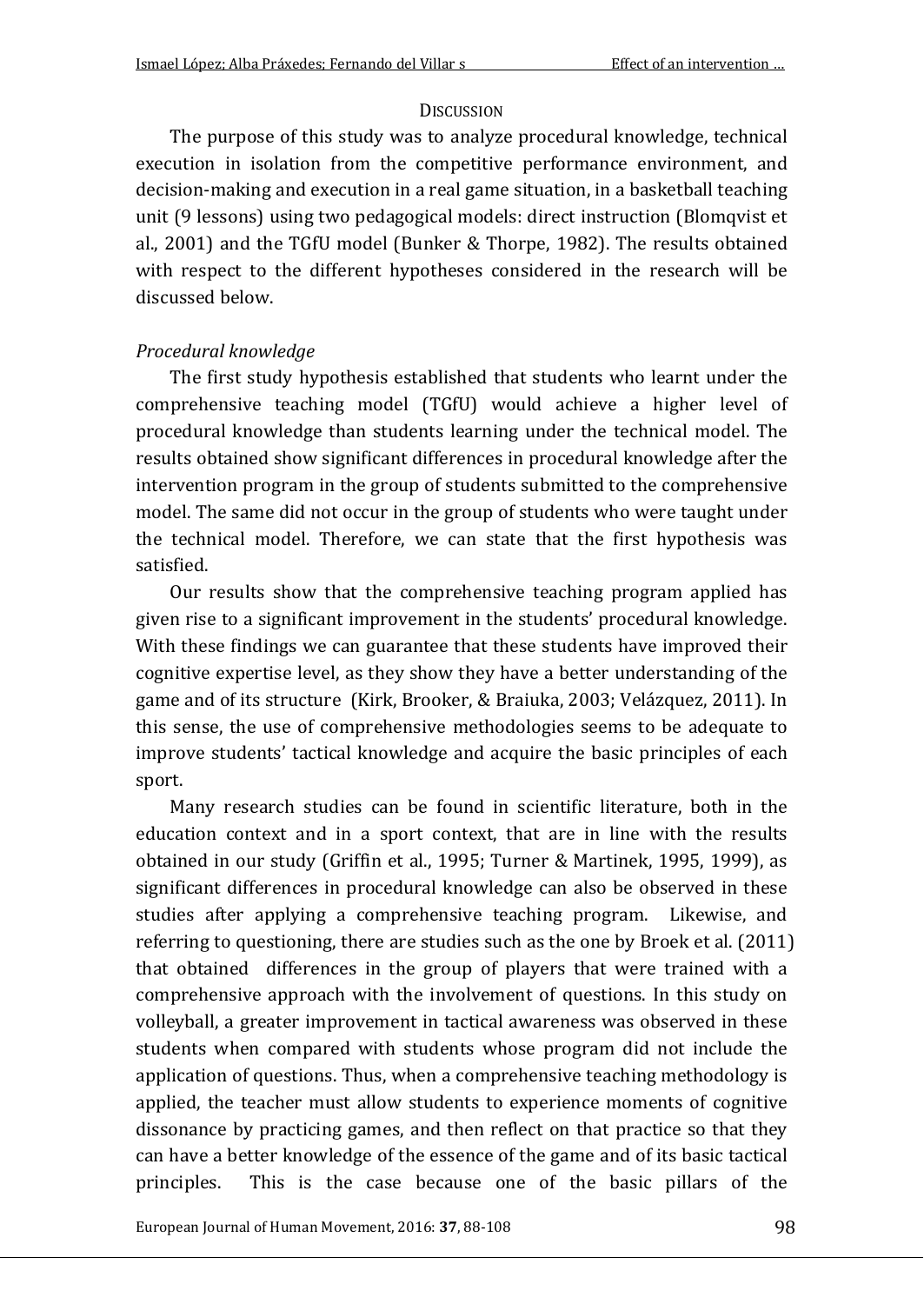comprehensive approach focuses on tactical comprehension and it is this capacity that represents one of the most relevant difficulties in the sport initiation process (Devís, 1996).

In this sense, the findings seem to indicate that the application of comprehensive methodologies based on the TGfU model, which involves designing drills based on manipulating the structural elements of basketball and applying questioning, is effective to improve procedure knowledge, and in short, the cognitive expertise of students.

## *Technical execution in isolation*

The second study hypothesis suggested that both groups would improve the technical execution of passing, dribbling and shooting. The results obtained show that students taught under the comprehensive model experienced a significant improvement in "speed passes against the wall", "dribbling" and "short distance shooting at basket" tests. On the other hand, students taught under the technical model also significantly improved, but only in two of the technical tests (passing and dribbling). Conversely, no improvement was observed in these students in the shooting at basket test after the intervention program. The results show that both teaching methodologies were effective in improving technical execution in closed situations, given that the students from both groups obtained significantly higher values after the intervention program. From this understanding, we can affirm that the second hypothesis is also satisfied.

On the other hand, there are authors such as Méndez (2005) who suggest that during the first sport initiation stages, practicing well-designed drills favors learning the technique, regardless of the teaching model used. This is because the most relevant aspect at basic teaching levels is the accumulation of technical execution practice hours, regardless of whether the student practices the execution model in isolation or whether they practice it through modified games, in real game situations.

Different studies in the educational context follow the line of the results found in this study. More specifically, in their study on football, Psotta & Martín (2011) obtained significant differences in the execution of passing and dribbling, in isolation, after a comprehensive teaching program. They also observed differences after applying the technical model, but only in the pass action. A possible explanation to these differences compared with our study, where differences were found in almost all the actions, could be the sport (basketball in our study and football in the study by Psotta & Martín). Today, football is probably the most popular sport in the world (Aguiar, Botelho, Lago, Maças, & Sampaio, 2012). This means that the level of students who start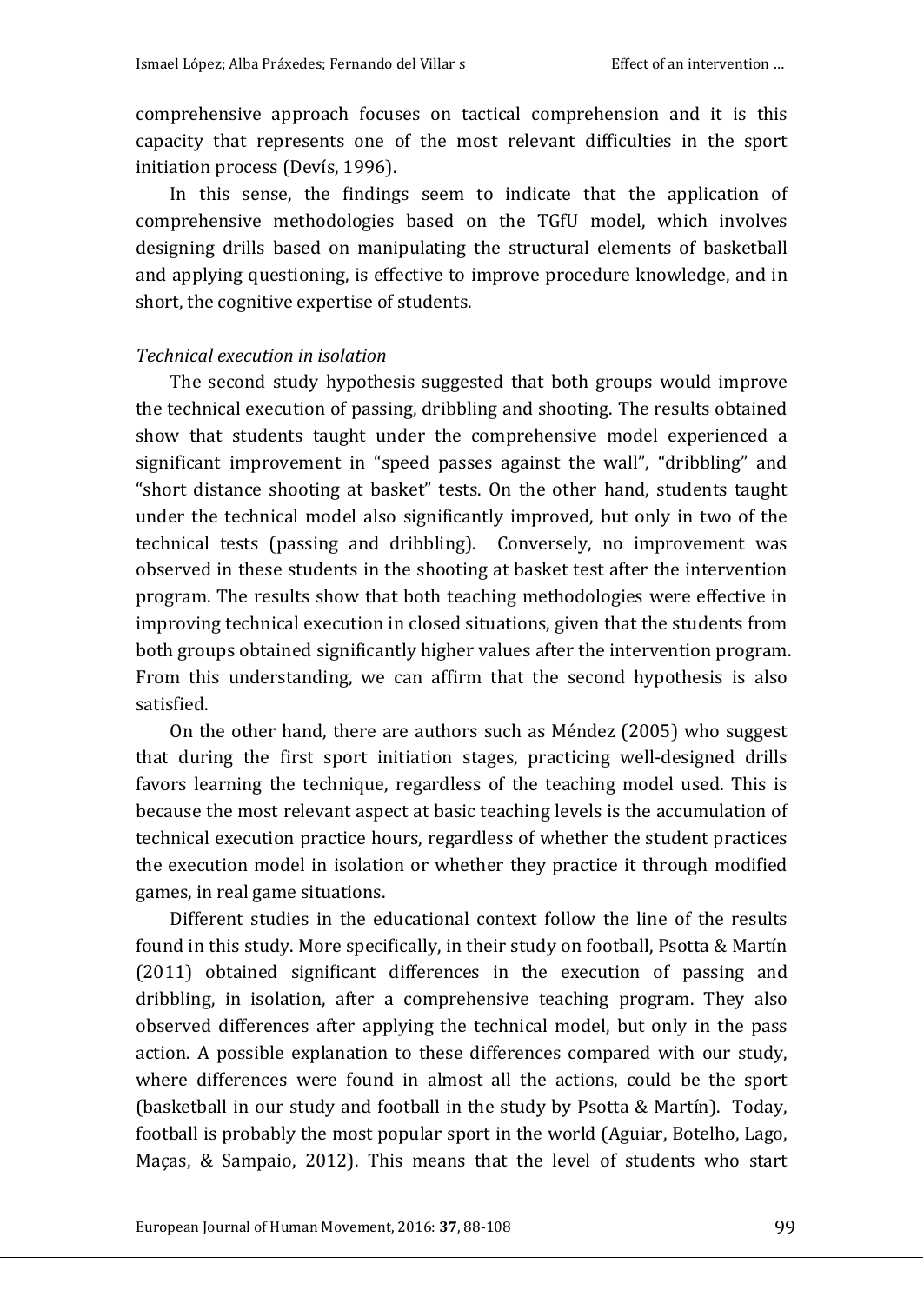playing a sport like football is much higher, meaning that the improvement range is smaller, above all when dealing with a small number of sessions.

On the other hand, there are studies that have verified that, after applying several teaching programs (technique approach and tactic or comprehensive approach), no significant differences were found between the two models (Griffin, Oslin, & Mitchell, 1995; Mitchell et al, 1995; Turner & Martinek, 1992, 1999). Therefore, it seems that when the aim is to improve skill execution in isolation, both teaching models appear to be effective. Although they take the motivating nature of each methodology into account, Chow, Renshaw, Button, Davids, & Tan, 2013 question the effectiveness of the traditional model to satisfy the basic psychological needs. In this line, Méndez et al. (2010) observed that students who were submitted to more analytical methodologies became frustrated because they did not reach the expected expertise. This may lead to them abandoning sport.

Therefore, and as both methodologies permit improving the execution of skills in isolation, we believe that using the comprehensive is preferable to using the technical model, as with this model, higher intrinsic motivation levels are reached (Jones, Marshall & Peter, 2010). This leads to greater motivation in PE classes and consequently, the wish to continue practicing sport is also greater (Deci & Ryan, 2000).

#### *Decision-making in real game situation*

The third hypothesis maintained that comprehensive teaching model (TGfU) students would take more right decisions in real game situations than technical model students. The results obtained did not show significant differences in decision-making in the passing or shooting actions, after the intervention program, in either of the two groups of students. Thus, the comprehensive teaching program has not been sufficiently effective to improve this variable. Therefore, this third hypothesis has not been satisfied.

The fact that higher significant results have not been obtained in decisionmaking after applying a comprehensive teaching model means that we should consider if the difficulty students encounter when they have to select the right answer in each of the game situations in which they participate, is due to the short time the teaching programs last in the education environment. In this regard, we can point out that some authors found no differences between groups, or even improvements throughout the treatments (Turner & Martinek, 1992; French, Werner, Rink et al., 1996), regardless of the number of sessions (studies between 6 and 12 sessions). Others did establish differences in favor of the comprehensive teaching model group, (Allison & Thorpe, 1997; French, Rink, Taylor et al., 1996; Griffin et al., 1995; Robinson & Foran, 2011, Turner & Martinek, 1995), but always after at least 12 teaching sessions. This may be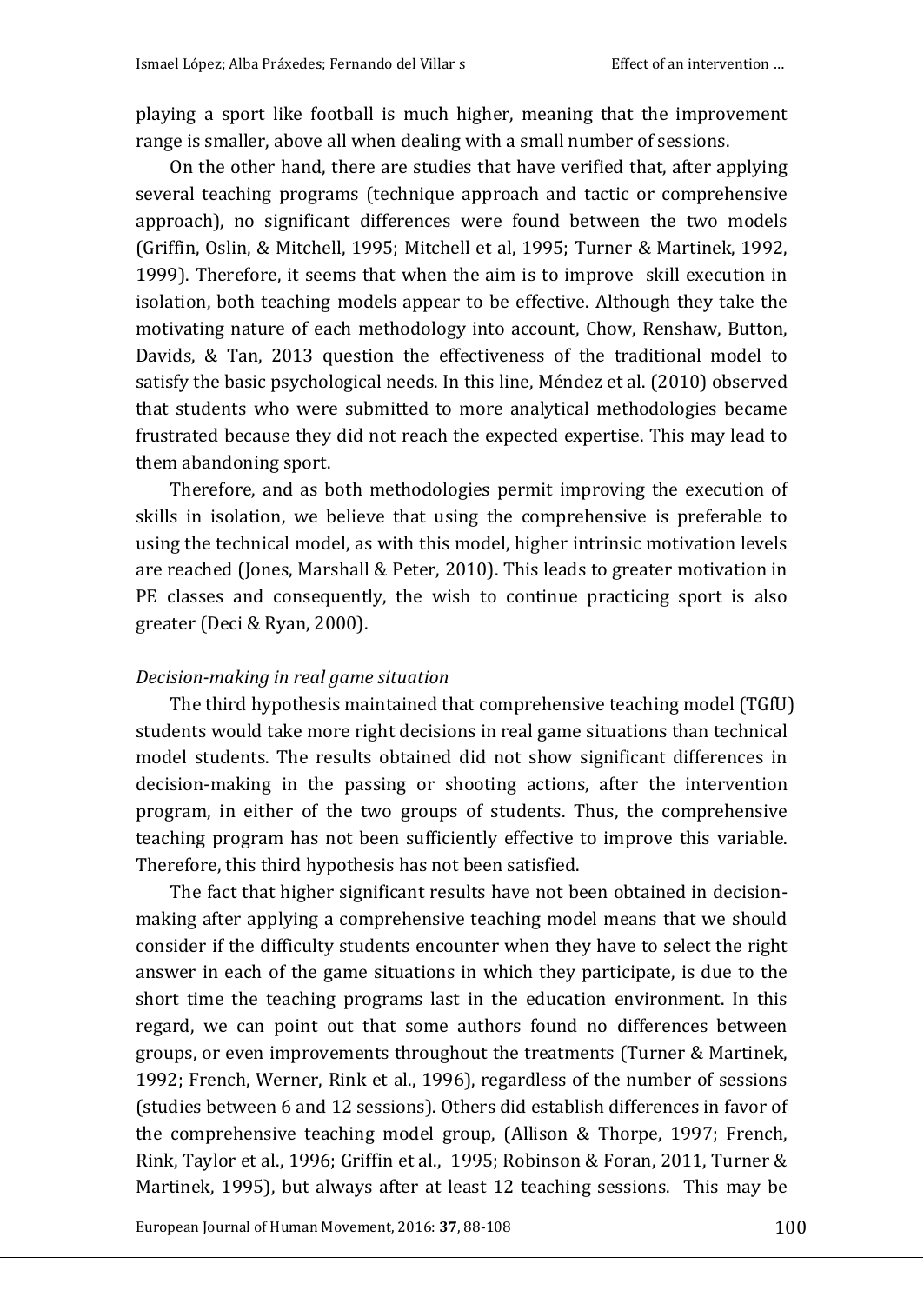due, as MacMahon and McPherson (2009) point out, to the influence of knowledge in the different cognitive processes that determine decision-making, and the adaptations in memory that take place in the long term. Thus, these methodologies that focus on learning cognitive aspects may require a longer learning time.

Another aspect to be evaluated is that students lack the habit of reflecting on sport practice, which requires a learning period (Thomas, French, Thomas, & Gallagher, 1988). On this, we should probably adapt the questioning to the needs of each student and to each context, as this is a decisive factor to be able to favor optimal knowledge in students. Although we must recall that teaching via questions or questioning is an instruction method whereby the teacher asks the students questions for them to discover how to solve the motor problem raised by themselves (Vickers, 2007). In this regard, Webb & Pearson (2008) point out the need to apply effective questioning to favor cognitive development. This must have been planned in detail within the intervention program. In this sense, the comprehensive teaching program initially included an outline of the questions to be asked, but after analyzing the teacher's practice diary, it was observed that the same basic questions had to be repeated in many cases throughout practically the entire program. This leads us to believe that the decisions to be taken were very complicated for the sport initiation phase or the knowledge acquired was not effectively transferred to the decision to be taken in the real game context. In many cases, students answered the questions correctly but then their decisions and executions were not correct.

In this sense, more studies on the application of questioning in the education context will be required, especially to adapt the level of difficulty of the questions to the students' assimilation capacity, and in parallel to the decision-based demand of the drills that we set out in the motor practice, given that students need to develop their tactical comprehension capacity and their capacity to adopt correct decisions at the same time.

Therefore, a possible conclusion would be that for a comprehensive teaching program to obtain results in decision-making, longer teaching periods (e.g., one term) would be required. In this sense, more longitudinal studies are needed to go even further into this field of knowledge. We also believe that developing sport activities during recess, for example, may help improve cognitive aspects in students.

## *Execution in real game situation*

Finally, the fourth hypothesis established that students of the comprehensive teaching model (TGfU) would obtain a higher performance level in real game situations than students using the technique approach. The results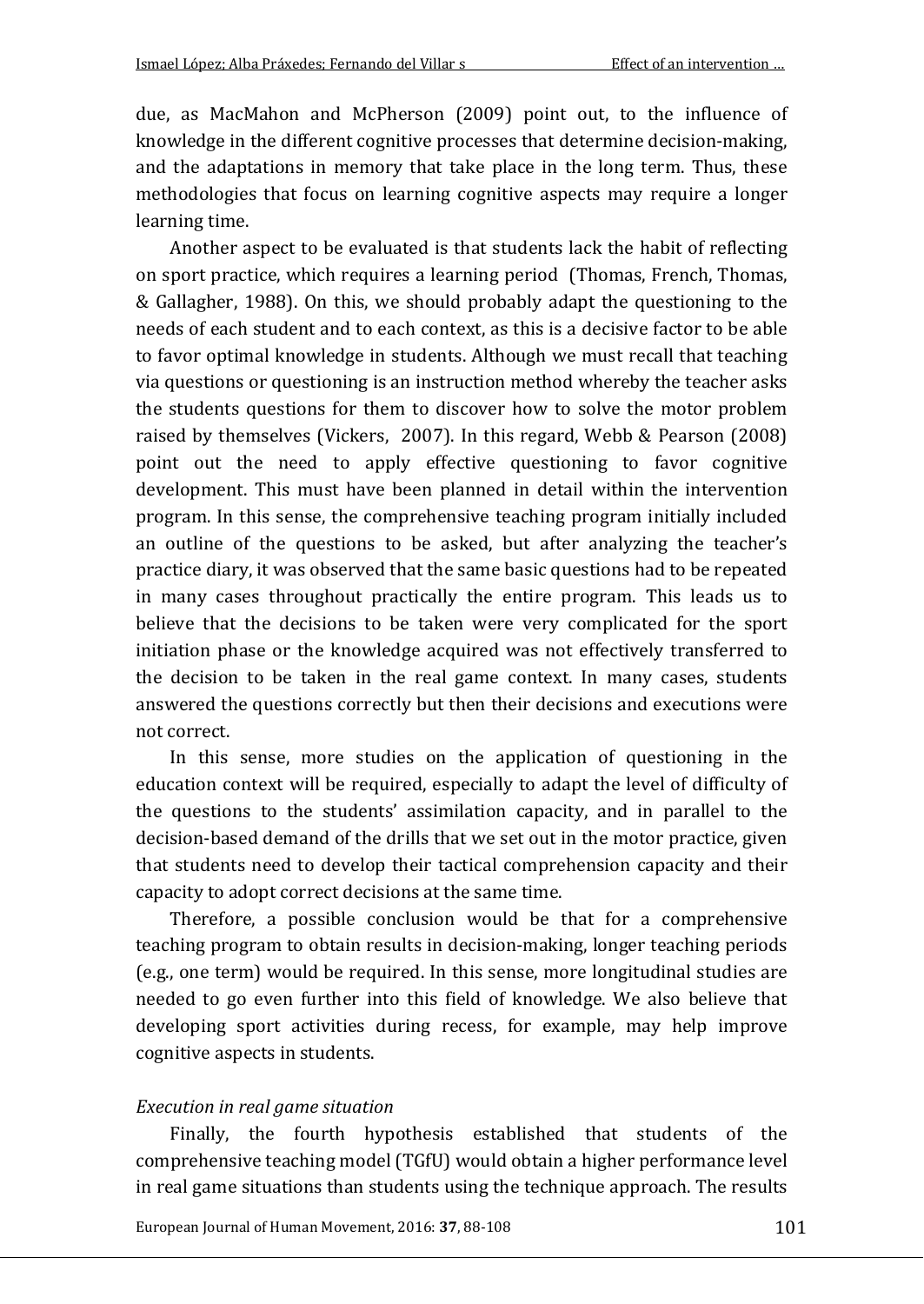obtained did not show any significant differences in performance after the intervention program in either of the two groups of students. Therefore, we cannot state that the application of the comprehensive teaching program would entail an improvement in this variable.

The are many studies in line with the results found in this work. Tuner and Martinek (1992), in their study on hockey, attributed the negative results obtained in this variable to the time the intervention program lasted. In this regard, only those studies where the intervention program lasted for more than 15 days, obtained improvements in performance in real game situations (French, Werner, Taylor et al., 1996; Turner & Martinek, 1995, 1999). These improvements were greater the longer the program lasted (McPherson & French, 1991; French, Werner, Rink et al., 1996). So, the duration of the intervention program is a decisive factor in the improvement of this variable. In our study, this could have been the reason for the lack of significant differences in such a short time.

In this study, the low initial technical level shown in the shooting and passing actions may have acted as a limiting factor, thus resulting in the lack of significant improvement in the game performance variable (Costa, Ferreira, Junqueira, Afonso, & Mesquita, 2011; Gutiérrez, González-Víllora, García-López, & Mitchell, 2011). Furthermore, during the intervention program, we did not focus on other determining factors of sport performance, such as physiological and emotional aspects (Janelle & Hillman, 2003; Phillips, Davids, Renshaw, & Portus, 2010).

Finally, we must analyze the relationship between cognitive variables and performance variables. There are different research studies in scientific literature that have found a clear and significant relationship between cognitive variables (procedural knowledge and decision-making), and performance variables (Del Villar, García-González, Iglesias, Moreno, & Cervelló, 2007; Griffin et al., 1995; Gutiérrez et al., 2011). The results obtained show that, in the group of students subject to the comprehensive approach, there was a significant improvement in knowledge and in technical execution, but the short time the program lasted in the education context prevented an improvement in decision-making. This has made it almost impossible to improve performance in real game situations, as other previous studies had already established.

From this understanding, the relationship between cognitive and performance variables must continue to be studied in depth in order to discover if comprehensive teaching based intervention programs, which focus on improving cognitive variables (especially decision-making), give rise to an improvement in sport performance, too (Gil, 2013), above all, when the students or athletes are just starting the sport and have little technical control.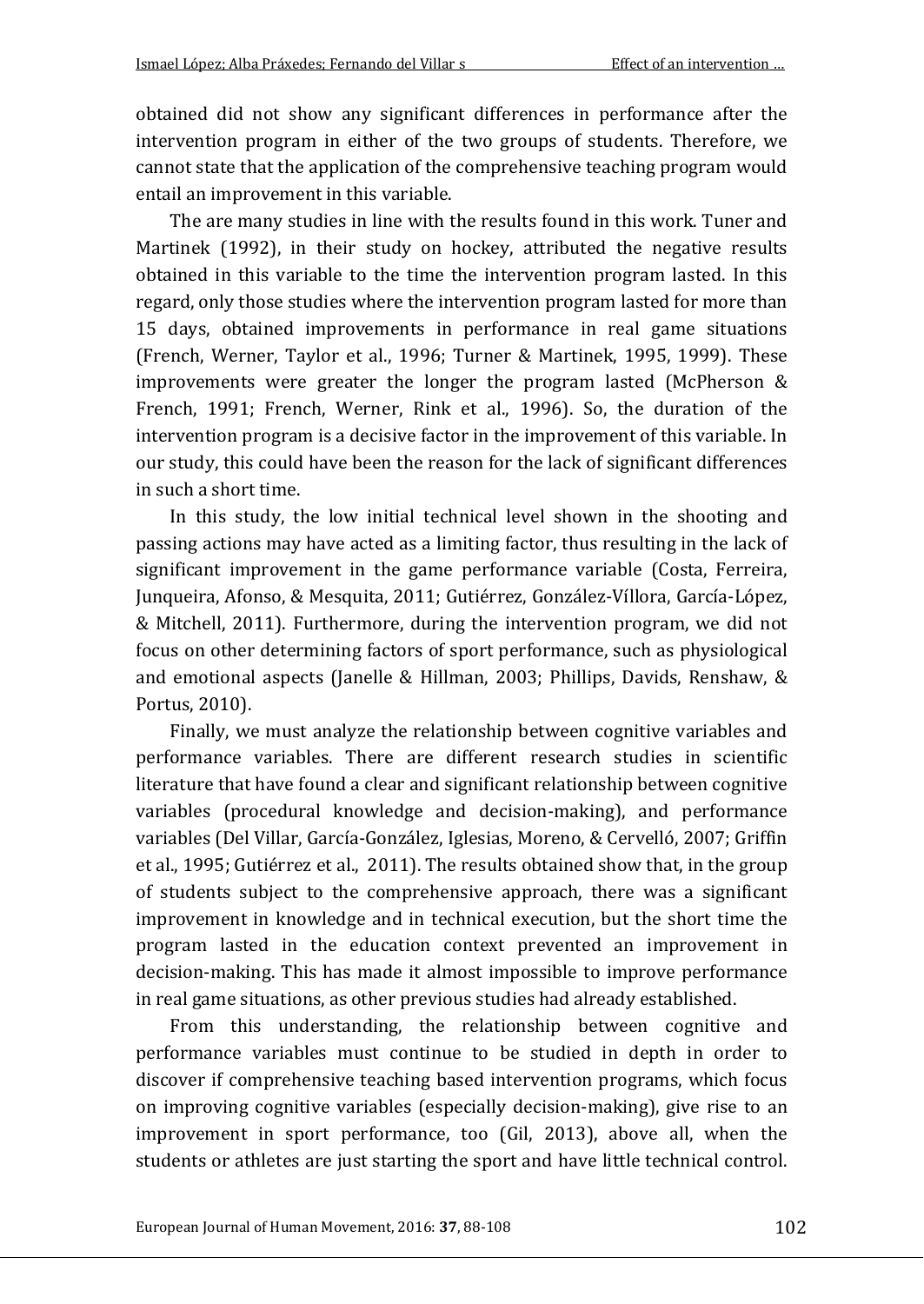As indicated by French & Thomas (1987), both the quality of the decisions and the motor execution determine successful performance in sport..

## **CONCLUSIONS**

The application of the comprehensive model has proved to be more effective than the technical model for understanding the game dynamics and the tactical principles of basketball (procedural knowledge). Thus, teachers must try to get students to experience cognitive dissonance moments by practicing modified games and then reflecting on this practice so they have a better understanding of the essence of the game as well as of its basic tactical principles.

The results show that both teaching methodologies have been effective in improving technical execution in closed situations, given that students from both groups reached a similar level of specific motor skills. But, given the greater motivation favored by the comprehensive model, we believe it would be preferable to use this model in the early sport initiation stages, as a greater level of enjoyment and intrinsic motivation are reached, and these are key factors in the desire to continue practising sport.

Our results show that significant differences have not be obtained in decision-making or in game performance in either of the groups after applying a 9-session comprehensive teaching program. The short time the teaching units of the school physical education program lasts advises guiding sport practice towards an out-of-school context, where the teaching sessions can be extended. Thus, the minimum threshold to improve the students' decision capacity would be reached and consequently, their real game performance would improve.

## **REFERENCES**

- Aguiar, M., Botelho, G., Lago, C., Maças, V., & Sampaio, J. (2012). A review on the effects of soccer small-sided games. *Journal of Human Kinetics*, *33*(June), 103–13. doi:10.2478/v10078-012-0049-x
- Allison, S. & Thorpe, R (1997) A comparison of the effectiveness of two approaches to teaching games with Physical Education. A skill approach versus Games for Understanding approach. The British Journal of Physical Education, Autumn, 9-13
- Blázquez Sánchez, D. (1992), Evaluar en Educación Física (2ªEdición): INDE. Barcelona. 255-260.
- Blomqvist M, Luhthaten P and Laakso L (2001) Comparison of two types of instruction in badminton. Physical Education and Sport Pedagogy 6(2): 139–155.
- Broek, G. Vande, Boen, F., Claessens, M., Feys, J., & Ceux, T. (2011). Comparison of three instructional approaches to enhance tactical knowledge in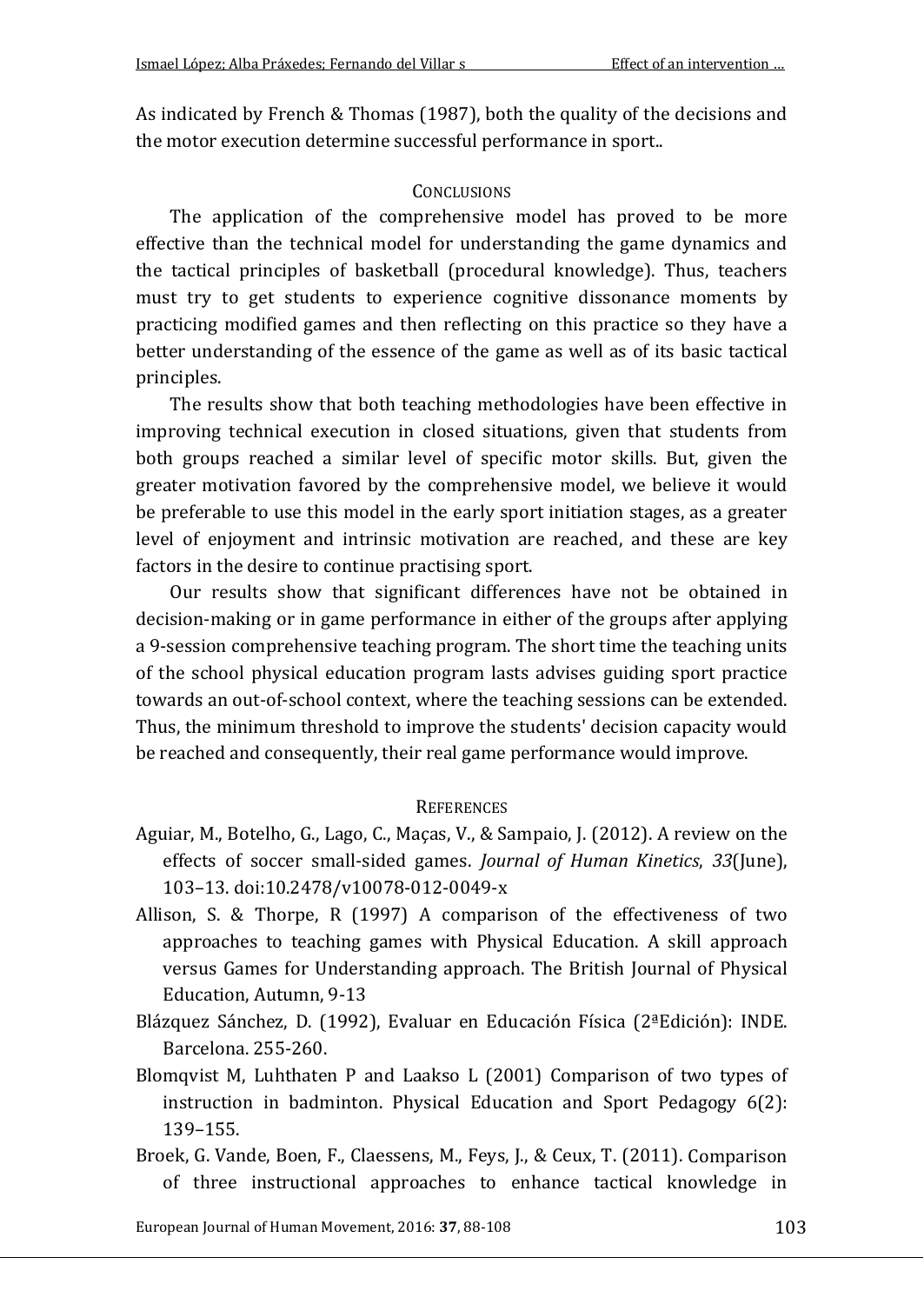volleyball among university students. Journal of Teaching in Physical Education, 30, 375–392.

- Bunker, D., & Thorpe, R. (1982). A model for the teaching of games in secondary schools. Bulletin of Physical Education, 18(1), 5–8.
- Chow, J.-Y., I. Renshaw, C. Button, K. Davids, and C. W. K. Tan. 2013. "Effective Learning Design for the Individual: A Nonlinear Pedagogical Approach in Physical Education." In Complexity Thinking in Physical Education: Reframing Curriculum, Pedagogy and Research, edited by O. Ovens, T. Hopper, and J. Butler, 121–134. London: Routledge.
- Clemente, F. M. (2012). Princípios pedagógicos dos teaching games for understanding e da pedagogia não-linear no ensino da educação física. Movimento, 18(2), 315-335.
- Costa, G.C., Ferreira, N.N., Junqueira, G., Alfonso, J. y Mesquita, I. (2011) determinants of attack tactics in Youth male elite volleyball. International journal of Performance Analysis in Sport, 11, 96-104.
- Deci, E. L. & Ryan, R. M. (2000). The ''what'' and the ''why'' of goal pursuits: Human needs and the self-determination of behavior. Psychological Inquiry, 11, 227–268.
- Del Villar, F., Iglesias, D., Moreno, M.P., Fuentes, J.P., Cervelló, E. (2004). An investigation into procedural knowledge and decision-making: Spanish experienced-inexperienced basketball players differences. Journal of Movement Studies, 46, 407-420.
- Del Villar, F., García-González, L., Iglesias, D., Moreno, M. P., & Cervelló, E. M. (2007). Expert-novice differences in cognitive and execution skills during tennis competition. Perceptual and Motor Skills, 104(2), 355–365. doi:10.2466/pms 104.2.355-365.
- Devís Devís, J. (1996) Educación física, deporte y currículum. Madrid: Visor.
- Fleiss, J. L., Levi, B., & Cho Paik, M. (2003). Statistical methods for rates and proportions. (Wiley, Ed.) (Third.). New York.
- French, K. E. y Thomas, J. R. (1987): "The relation of knowledge development to childre´s basketball performance". Journal of Sport Psychology, 9, 15-32.
- French, K.E., Werner, P.H., Rink, J.E., Taylor, K. & Hussey, K. (1996) The effects of a 3-week unit of tactical, skill, o combined tactical and skill instruction on badminton performance of ninth-grade students. Journal of Teaching in Physical Education, 15, 418-438.
- French, K.E., Werner, P.H., Taylor, K., Hussey, K. & Jones, J. (1996) The effects of a 6-week unit of tactical, skill, o combined tactical and skill instruction on badminton performance of ninth-grade students. Journal of Teaching in Physical Education, 15, 439-463.
- García-González, L., Moreno, A., Gil, A., Moreno, M. P., & Del Villar, F. (2014). Effects of Decision Training on Decision Making and Performance in Young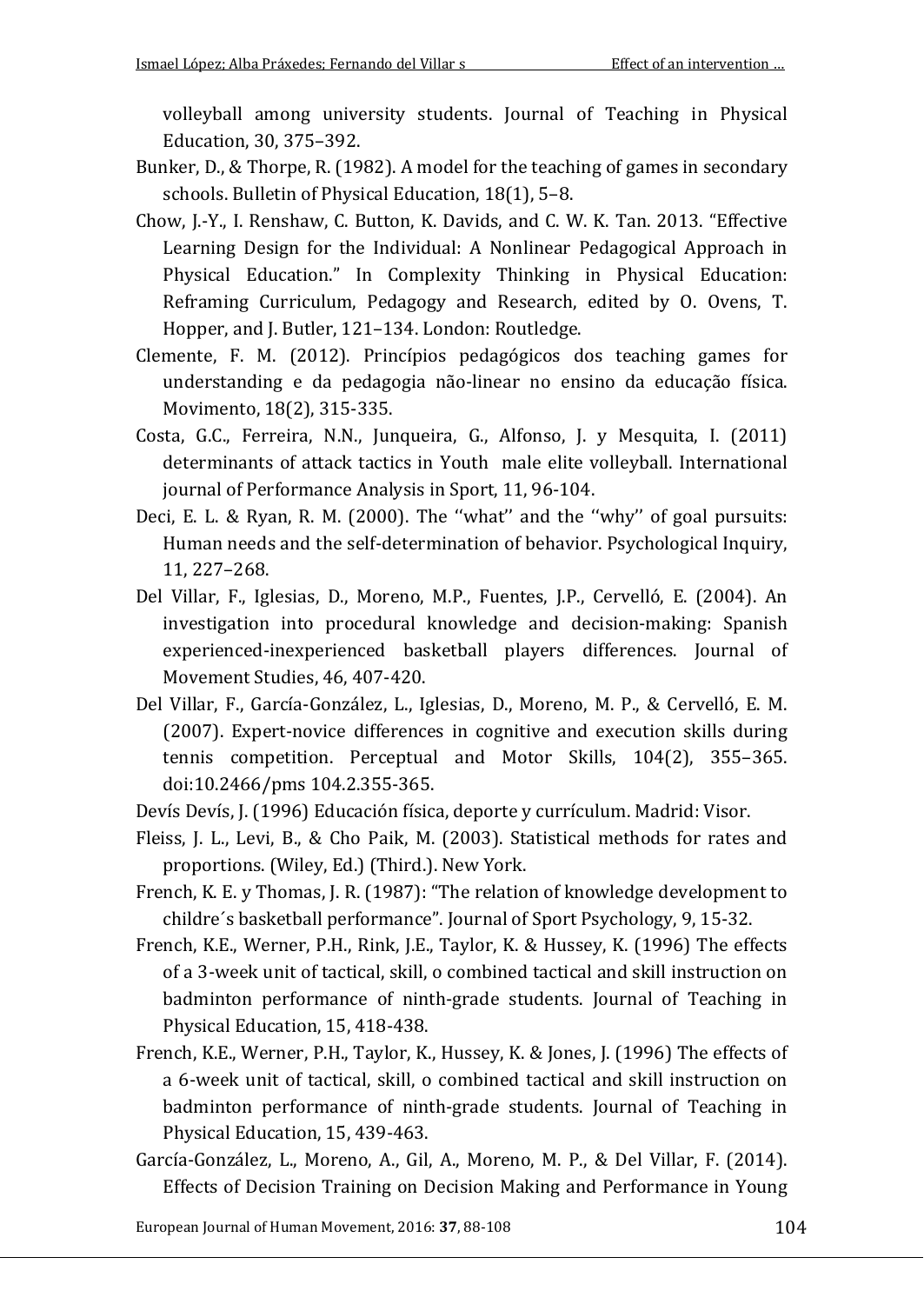Tennis Players: An Applied Research. *Journal of Applied Sport Psychology*, *26*(4), 426–440. doi:10.1080/10413200.2014.917441.

- García-González, L., Moreno, M. P., Moreno, A., Gil, A., & del Villar, F. (2013). Effectiveness of a video-feedback and questioning programme to develop cognitive expertise in sport. PLoS One, 8(12), e82270. cognitive expertise in sport. PLoS One, 8(12), e82270. doi:10.1371/journal.pone.0082270
- García-González, L., Moreno, M. P., Moreno, A., Iglesias, D., & Del Villar, F. (2009). Estudio de la relación entre conocimiento y toma de decisiones en jugadores de tenis, y su influencia en la pericia deportiva. International Journal of Sport Science, 17, 60–75.
- Gil, A (2013). Efecto de un programa de supervisión reflexiva, en entrenamiento, sobre las variables cognitivas en jugadoras de voleibol. Cáceres: Universidad de Extremadura. Tesis Doctoral no publicada.
- Gray, S., & Sproule, J. (2011). Developing pupils' performance in team invasion games. Physical Education & Sport Pedagogy, 16(1), 15–32. doi:10.1080/17408980903535792.
- Gréhaigne, J. F., Godbout, P., & Bouthier, D. (2001). The Teaching and Learning of Decision Making in Team Sports. Quest, 53(1), 59-76. doi:10.1080/00336297.2001.10491730.
- Gréhaigne JF, Richard J, Griffin L (2005). Teaching and learning team sports and games. New York: Routledge Falmer.
- Griffin, L. L., Oslin, J. L., & Mitchell, S. A. (1995). An analysis of two instructional approaches to teaching net games. *Research Quarterly for Exercise and Sport*, *66 (suppl.*, A–64.)
- Griffin, L. L., Brooker, R., & Patton, K. (2005). Working towards legitimacy: two decades of teaching games for understanding. Physical Education & Sport Pedagogy, 10(3), 213–223. doi:10.1080/17408980500340703.
- Gutiérrez, D., González-Víllora, S., García-López, L. M., & Mitchell, S. (2011). Diferences in decisión-making development between expert and novice invasión game players. Perceptual and Motor Skills, 112(3), 871–888.
- Harvey, S., Cushion, C. J., & Massa-Gonzalez, A. N. (2010). Learning a new method: Teaching Games for Understanding in the coaches' eyes. Physical Education & Sport Pedagogy, 15(4), 361–382. doi:10.1080/17408980903535818.
- Hopper, T. (2002). Teaching games for understanding: The importance of student emphasis over content emphasis. The Journal of Physical Education, Recreation and Dance, 73(7), 44-48.
- Iglesias, D., Moreno, M.P., Santos-Rosa, F.J., Cervelló, E., Del Villar, F. (2005). Cognitive expertise in sport: Relationships between procedural knowledge, experiencie, and performance in youth basketball. Journal of Human Movement Studies, 49, 65-76.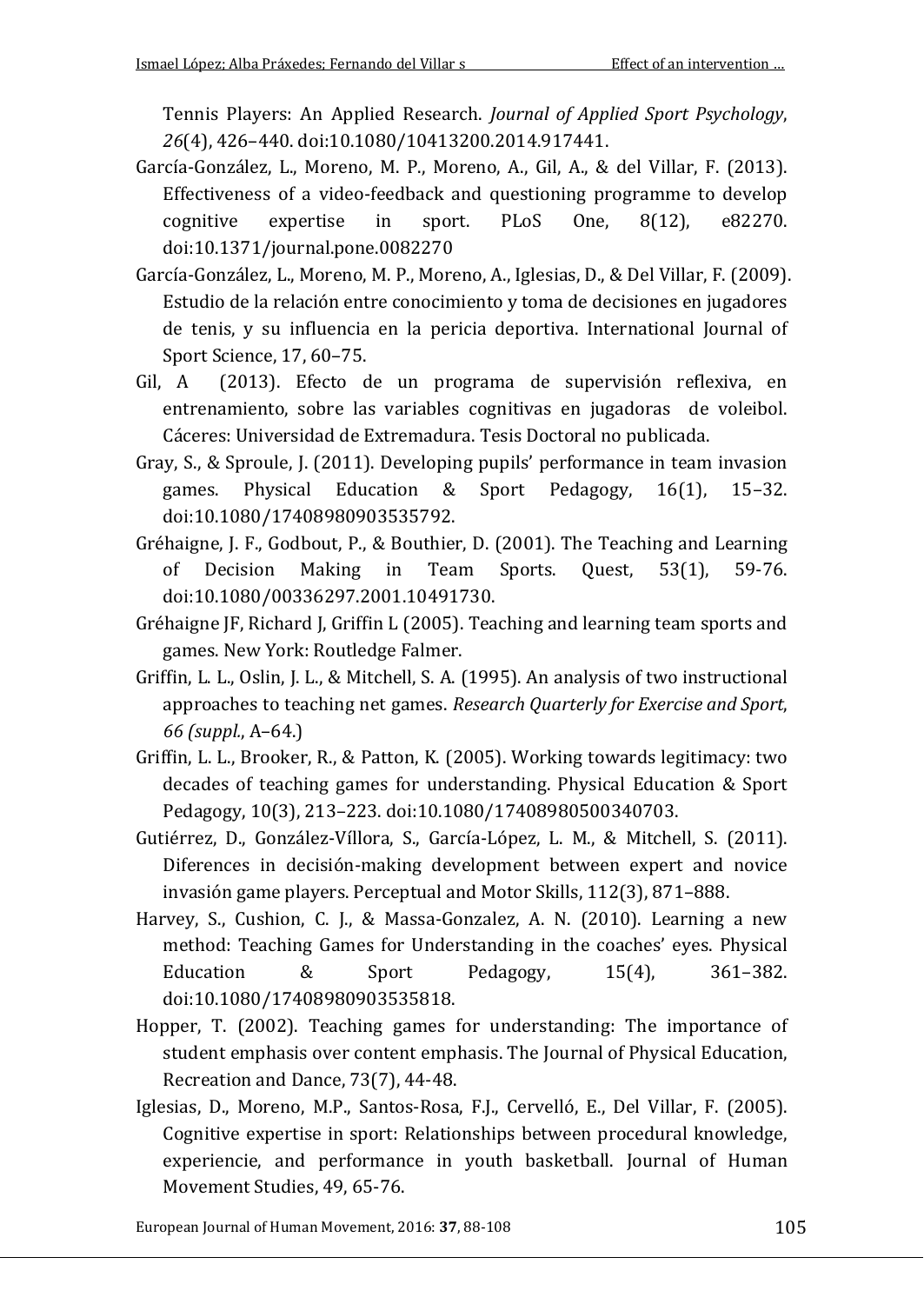- Janelle, C.M. & Hillman, C. H. (2003) Expert performance in sport: Current perspectives and critical issues. In J. L. Starkes & K. A. Ericsson (Eds.), Expert performance in sports: Advances in research on sport expertise, 19–48. Champaign, IL: Human Kinetics.
- Jones RJA, Marshall S and Peters DM (2010) Can we play a game now? The intrinsic value of TGfU. European Journal of Physical and Health Education 4(2): 57–63.
- Kirk, D. y MacPhail, A. (2002). Teaching games for understanding and situated learning: Rethinking the Bunker-Thorpe model. Journal of Teaching in Physical Education, 21, 177-192.
- Kirk, D., Brooker, R. & Braiuka, S (2003) Enseñanza de los juegos para la comprensión: perspectiva situada en el aprendizaje de los estudiantes. Ágora para la EF y el Deporte, n° 2-3, 154-164.
- Light, R. L., Harvey, S., & Mouchet, A. (2014). Improving "at-action" decisionmaking in team sports through a holistic coaching approach. Sport, Education and Society, 19(3), 258–275.
- MacMahon, C., & McPherson, S. L. (2009). Knowledge base as a mechanism for perceptual-cognitive tasks: Skills is in the details*. International Journal of Sport Psychology,40*(4)*,* 565-579.
- McGee, R., & Farrow, A. (1987). Test questions for Physical Education Activities. Champaign: IL: Human Kinetics.
- McPherson, S.L. & French, K.E. (1991) Changes in cognitive strategies and motor skill in tennis. Journal of sport and Exercise Psychology, 13, 26-41
- McPherson, S. L. & Kernodle, M. W. (2007). Mapping two new points on the tennis expertise continuum: Tactical skills of adult advanced beginners and entry-level professionals during competition. Journal of Sport Sciences, 25(8), 945-959. doi:10.1080/02640410600908035.
- Méndez, A. (2005). Técnicas de enseñanza en la iniciación al baloncesto. INDE: Barcelona.
- Méndez, A., Valero, A., & Casey, A. (2010). What are we being told about how to teach games? A threedimensional analysis of comparative research into different instructional studies in Physical Education and School Sports. International Journal of Sport Sciences, 18(6), 37-56. doi:10.5232/ricyde2010.01803.
- Mitchell, S.A., Griffin, L.L., & Oslin, J.L. (1995) An analysis of two approaches to teaching invasion games. Research Quarterly for Exercise and Sport, 66 (Suppl) A-65.
- Oslin, J. & Mitchell, S. (2006). Game-centered approaches to teaching physical education. In D. Kirk, M. O'Sullivan. & D. Macdonald (Eds.), The Handbook of Physical Education (pp. 627-651). London: Sage.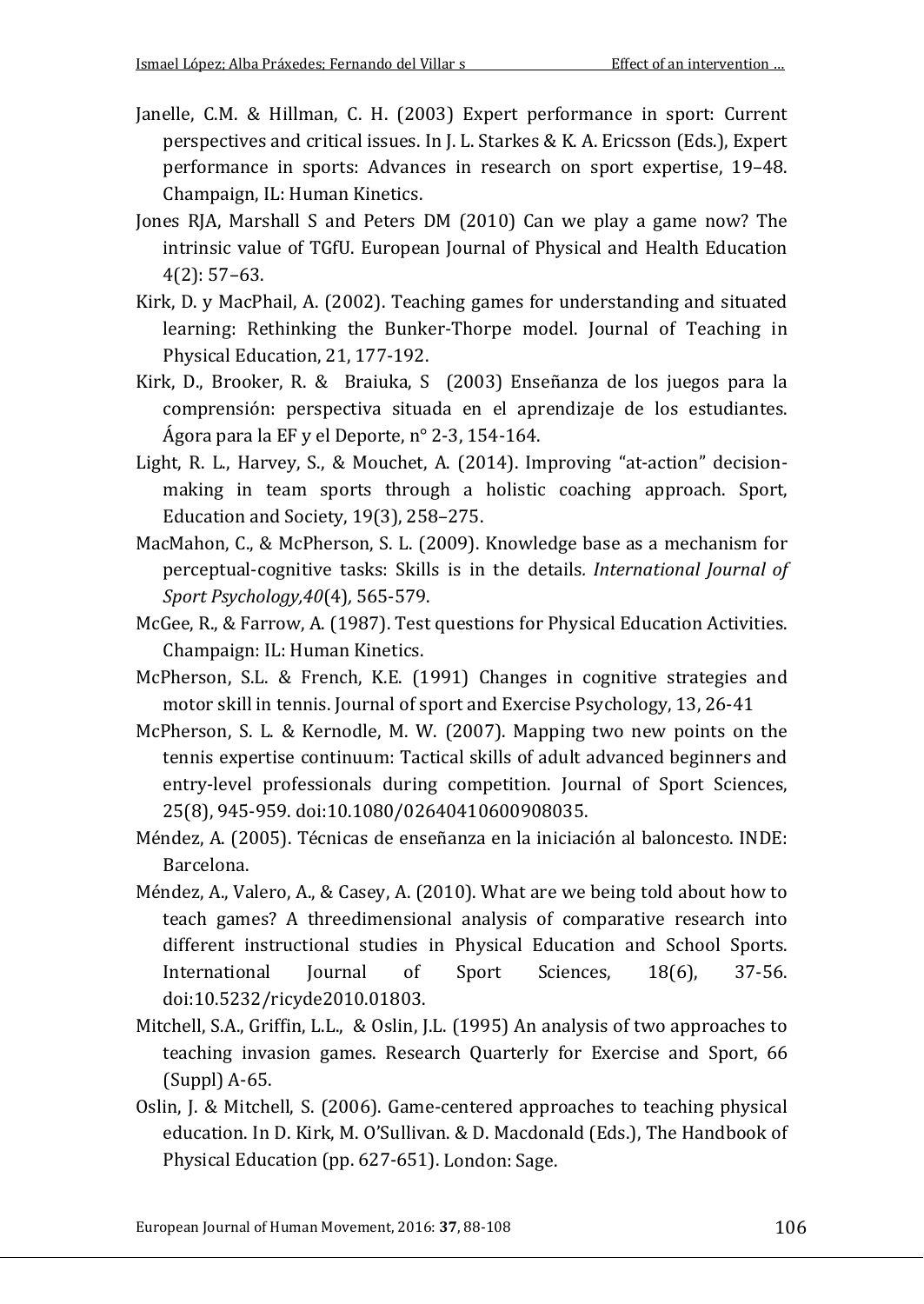- Phillips, E., Davids, K., Renshaw, I., & Portus, M. (2010). Expert performance in sport and the dynamics of talent development. Sports Medicine, 40, 271– 283.
- Psotta, R., & Martín, A. (2011). Changes in decision making skill and skill execution in soccer performance: the intervention study. *Acta Universitatis Palackianae Olomucensis, Gymnica*, 41 (2), 7-15.
- Rink, J.E., French, K.E. & Werner, P. (1991) tactical awareness as the focus for ninth grade badminton. AIESEP. Artículo presentado en el congreso mundial de Atlanta. Georgia.
- Robinson & Foran (2011) Pre-Service Physical Education Teachers' Implementation of "TGfU Tennis": Assessing Elementary Students' Game Play Using the GPAI. PHENex Journal. Vol 3, 2.
- Serra-Olivares J, González-Víllora S, García-López LM, Araújo D. (2015). Gamebased approaches´pedagogical principles: exploring task constraints in youth soccer. Journal of Human Kinetics, 46, 251-261; doi: 10.1515/hukin-2015-0053.
- Smith, L., Harvey, S., Savory, L., Fairclough, S., Kozub, S., & Kerr, C. (2014). Physical activity levels and motivational responses of boys and girls: a comparison of direct instruction and tactical games models of game teaching in physical education. European Physical Education Review, 1-21. doi: 10.1177/1356336X14555293.
- Stolz, S, & Pill, S. (2014). Teaching games and sport for understanding: Exploring and reconsidering its relevance in physical education. European Physical Education Review, 20(1), 36-71.
- Thomas, J., French, K., Thomas, K. & Gallagher, J. (1988). Children's knowledge development and sport performance. En F.L. Smoll, R.A. Magill y M.J. Ash (Eds.), Children in Sport. 3rd Ed. (pp. 179-202). Champaign: Humna Kinetics.
- Thorpe, R. & Bunker, D. (1982) from Theory to practice: two examples of an understanding approach to the teaching of games. Bulletin of Physical education (London) 18, (1), Spring 1982, 9-15.
- Thorpe, R., Bunker, D., & Almond, L. (1986). A change in focus for the teaching of games. In M. Pieron & K. C. Graham (Eds.), The 1984 Olimpic Scientific Congress Proccedings, 6. Sport Pedagogy. Champaign: IL: Human Kinetics.
- Turner, A., & Martinek, T. J. (1992). A comparative analysis of two models for teaching games: Technique approach and game-centered (tactical focus) approach. International Journal of Physical Education, 29(4), 15–31.
- Turner, A., & Martinek, T. J. (1995). Teaching for understanding: a model for improving decision making during game play. Quest, 47, 44–63.
- Turner, A., & Martinek, T. J. (1999). An investigation into teaching games for understanding: effects on skill, knowledge and game play. Research Quarterly for Exercise and Sport, 70(3), 286–296.